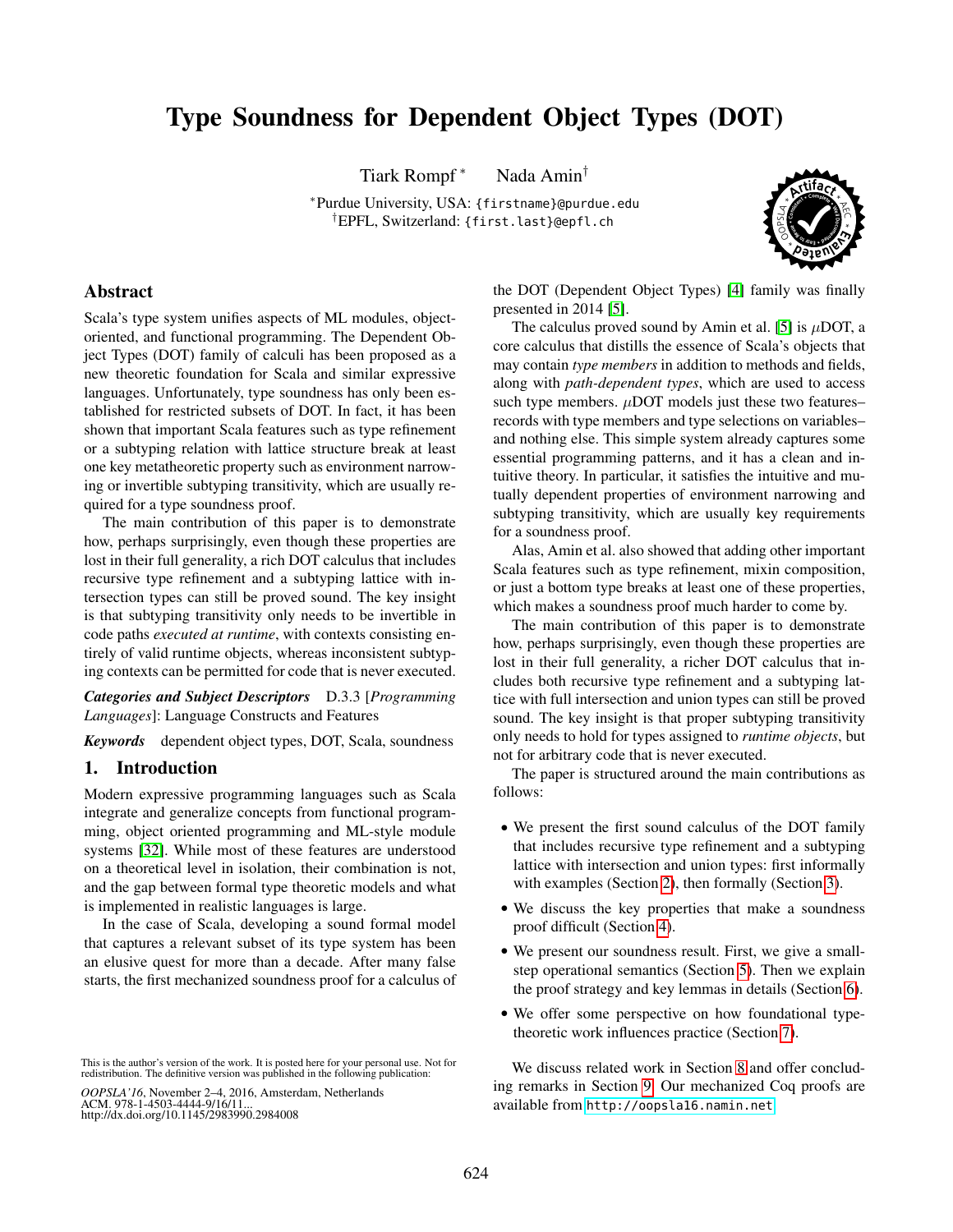# 2. Types in Scala and DOT

Scala is a large language that combines features from functional programming, object-oriented programming and module systems. Scala unifies many of these features (e.g. objects, functions, and modules) [\[32\]](#page-15-0) but still contains a large set of distinct kinds of types. These can be broadly classified [\[28\]](#page-15-3) into *modular* types:

> named type: scala.collection.BitSet compound type: Channel with Logged refined type: Channel { def close(): Unit }

And *functional* types :

```
parameterized type: List[String]
 existential type: List[T] forSome { type T }
higher-kinded type: List
```
While this variety of types enables programming styles appealing to programmers with different backgrounds (Java, ML, Haskell, ...), not all of them are essential. Further unification and an economy of concepts can be achieved by reducing functional to modular types as follows:

```
class List[Elem] \{\} \sim class List { type Elem }
               List[String] \rightsquigarrow List { type Elem = String }
List[T] forSome { type T } \sim List
                         List \sim List
```
This unification is the main thrust of the calculi of the DOT family. A further thrust is to replace Scala's compound types A with B with proper intersection types A & B. It is worth noting that the correspondence between higher-kinded types and existential types suggested above is not exact, in particular with respect to well-kindedness constraints and partial application to type arguments. Before presenting our DOT variant in a formal setting in Section [3,](#page-3-0) we introduce the main ideas with some high-level programming examples.

*Objects and First Class Modules* In Scala and in DOT, every piece of data is conceptually an object and every operation a method call. This is in contrast to functional languages in the ML family that are stratified into a core language and a module system. Below is an implementation of a functional list data structure:

```
val listModule = new \{ m =type List = \{ this =type Elem
    def head(): this.Elem
    def tail(): m.List & { type Elem <: this.Elem }
  }
  def \text{nil}() = \text{new} \{ \text{this} \Rightarrowtype Elem = Bot
    def head() = error()
    def tail() = error()
  }
  def cons[T](hd: T)(tl: m.List & { type Elem <: T }) =
    new \{ this \Rightarrowtype Elem = T
    def head() = hd
    def tail() = tl
  }}
```
The actual List type is defined inside a container listModule, which we can think of as a first-class module. In an extended DOT calculus error may signify an 'acceptable' runtime error or exception that aborts the current execution and transfers control to an exception handler. In the case that we study, without such facilities, we can model the abortive behavior of error as a non-terminating function, for example  $def error(): Bot = error().$ 

*Nominality through Ascription* In most other settings (e.g. object-oriented subclassing, ML module sealing), nominality is enforced when objects are declared or constructed. Here we can just assign a more abstract type to our list module:

```
type ListAPI = \{ m =type List <: { this =>
    type Elem
    def head(): this.Elem
    def tail(): m.List & { type Elem <: this.Elem }
  }
  def nil(): List & { type Elem = Bot }
  def cons[T]: T \Rightarrowm.List & { type Elem <: T } =>
      m.List & { type Elem <: T }
```
}

Types List and Elem are abstract, and thus exhibit nominal as opposed to structural behavior. Since modules are just objects, it is perfectly possible to pick different implementations of an abstract type based on runtime parameters.

**val** mapImpl = **if** (size < 100) ListMap **else** HashMap

*Polymorphic Methods* In the code above, we have still used the functional notation cons $[T](\ldots)$  for parametric methods. We can desugar the type parameter  $T$  into a proper method parameter  $x$  with a modular type, and at the same time desugar the multi-argument function into nested anonymous functions:

**def** cons(x: { **type** A }) = ((hd:  $x.A$ ) => ... )

References to  $T$  are replaced by a path-dependent type  $x.A$ . We can further desugar the anonymous functions into objects with a single apply method:

```
def cons(x: { type A }) = new {
  def apply(hd: x.A) = new {
    def apply(tl: m.List & { type Elem <: x.A }) =
     new \{ this =type Elem = x.A
     def head() = hd
     def tail() = tl
   }}}
```
More generally, with these desugarings, we can encode the polymorphic  $\lambda$ -calculus System F [\[20,](#page-15-4) [35\]](#page-15-5) and its extension with subtyping, System  $F_{\leq}$ : [\[9\]](#page-15-6), by defining a pointwise mapping over types and terms: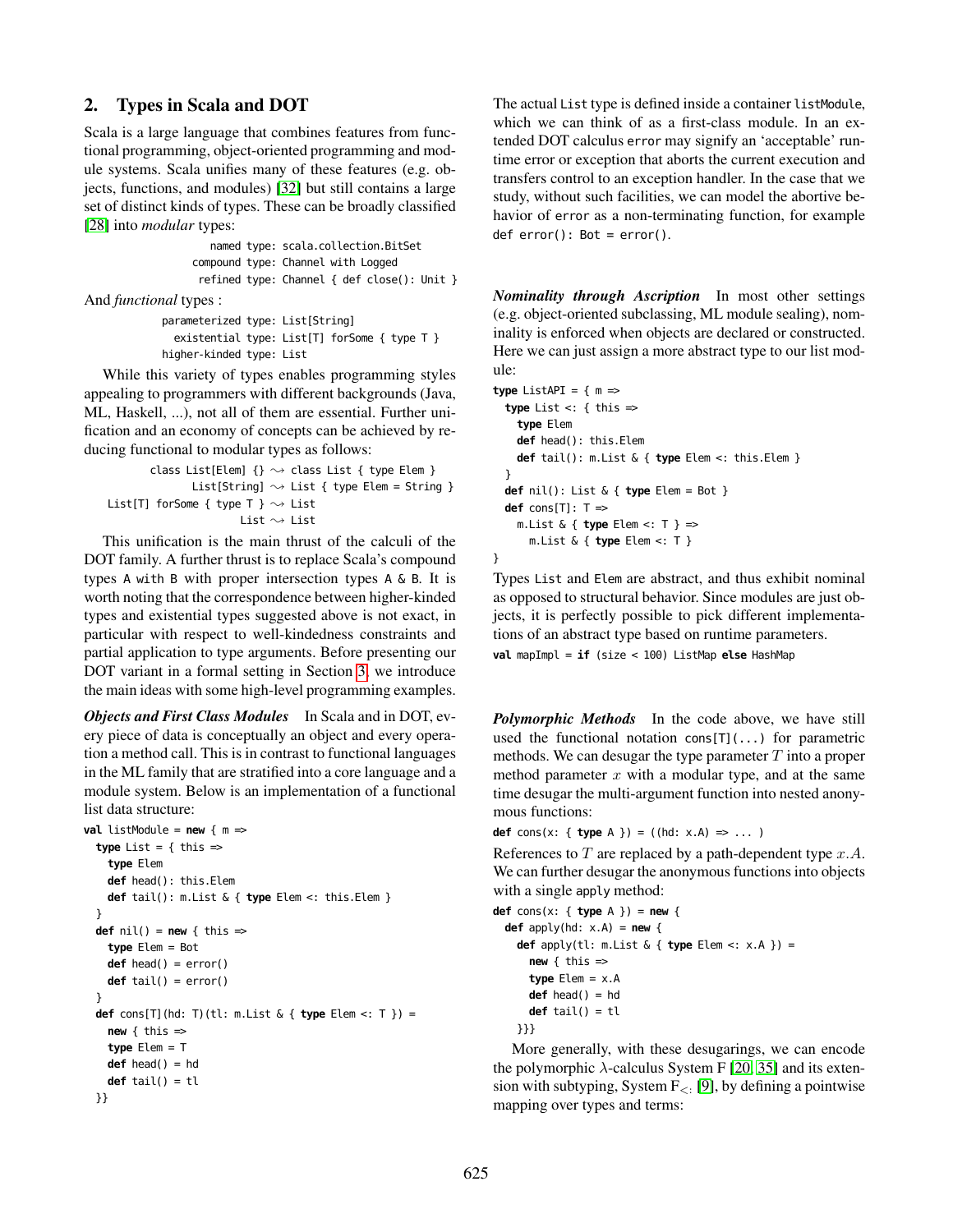$$
X \sim \times A
$$
  
\n
$$
\forall (X \leq: S)T \sim \{ \text{ def apply}(x: \{ \text{ type } A \leq: S \}):\top \}
$$
  
\n
$$
\Lambda(X \leq: S)t \sim \text{new } \{ \text{ def apply}(x: \{ \text{ type } A \leq: S \} ) = t \}
$$
  
\n
$$
t[U] \sim \text{t.apply}(\{ \text{ type } A = U \})
$$

Apart from the translation of type variables into term variables with type members, another difference is that  $F_{\leq}$ . supports only upper bounded type variables, while Scala and DOT allow both lower and upper bounds. This gives rise to very fine grained choices of translucency, i.e. how much implementation details are revealed for a partially abstract type, and also allows a precise modelling of covariance and contravariance. We will see an example of a lower bounded type member { type Config >: T} below.

It is easy to see that while path-dependent types can encode System F, the reverse is not likely true. For example, the following function is expressible in Scala and DOT but does not have a System F equivalent:  $\lambda(x : \{ \text{ type A } \})$ .

*Path-Dependent Types* Let us consider another example to illustrate path-dependent types: a system of services, each with a specific type of configuration object. Here is the abstract interface:

```
type Service {
 type Config
 def default: Config
 def init(data: Config): Unit
}
```
We now create a system consisting of a database and an authentication service, each with their respective configuration types:

```
type DBConfig { def getDB: String }
type AuthConfig { def getAuth: String }
val dbs = new Service {
 type Config = DBConfig
 def default = new DBConfig \{ \ldots \}def init(d:Config) = ... d.getDB ...
}
val auths = new Service {
 type Config = AuthConfig
 def default = new AuthConfig { ... }
 def init(d:Config) = ... d.getAuth ...
}
```
We can initialize dbs with a new DBConfig, and auths with a new AuthConfig, but not vice versa. This is because each object has its own specific Config type member and thus, dbs.Config and auths.Config are distinct *path-dependent* types. Likewise, if we have a service lam: Service without further refinement of its Config member, we can still call lam.init(lam.default) but we cannot create a lam.Config value directly, because Config is an abstract type in Service.

*Intersection and Union Types* At the end of the day, we want only one centralized configuration for our system, and we can create one by assigning an intersection type:

**val** globalConf: DBConfig & AuthConfig = **new** { **def** getDB = "myDB"

```
def getAuth = "myAuth"
```
Since globalConf corresponds to both DBConfig and AuthConfig, we can use it to initialize both services:

dbs.init(globalConf)

}

auths.init(globalConf)

But we would like to abstract even more.

With the List definition presented earlier, we can build a list of services (using :: as syntactic sugar for cons):

**val** services = auths::dbs::nil()

We define an initialization function for a whole list of services:

**def** initAll[T](xs:List[Service { **type** Config >: T }])(c: T) = xs.foreach(\_ init c)

Which we can then use as:

initAll(services)(globalConf)

How do the types play out here? The definition of List and cons makes the type member Elem covariant. Thus, the type of auths::dbs::nil() corresponds to List & {

```
type Elem = Service & {
  type Config: (DBConfig & AuthConfig) ..
               (DBConfig | AuthConfig)
}
```
}

The notation type T: S..U denotes that type member T is lower bounded by S and upper bounded by U. Here, Config is lower bounded by the greatest lower bound (the intersection,  $\&$ ) and upper bounded by the least upper bound (the union, |) of the types DBConfig and AuthConfig. Since the Config member is lower bounded by DBConfig & AuthConfig, passing an object of that type to init is legal.

*Records and Refinements as Intersections* Subtyping allows us to treat a type as a less precise one. Scala provides a dual mechanism that enables us to create a more precise type by *refining* an existing one.

**type** PersistentService = Service { a => **def** persist(config: a.Config) }

To express the type PersistentService by desugaring the refinement into an intersection type, we need a "self" variable (here a) to close over the intersection type, in order to refer to the abstract type member Config of Service:

**type** PersistentService = { a => Service & {

**def** persist(config: a.Config)

}}

Our variant of DOT uses intersection types also to model the type of records with multiple type, value, or method members: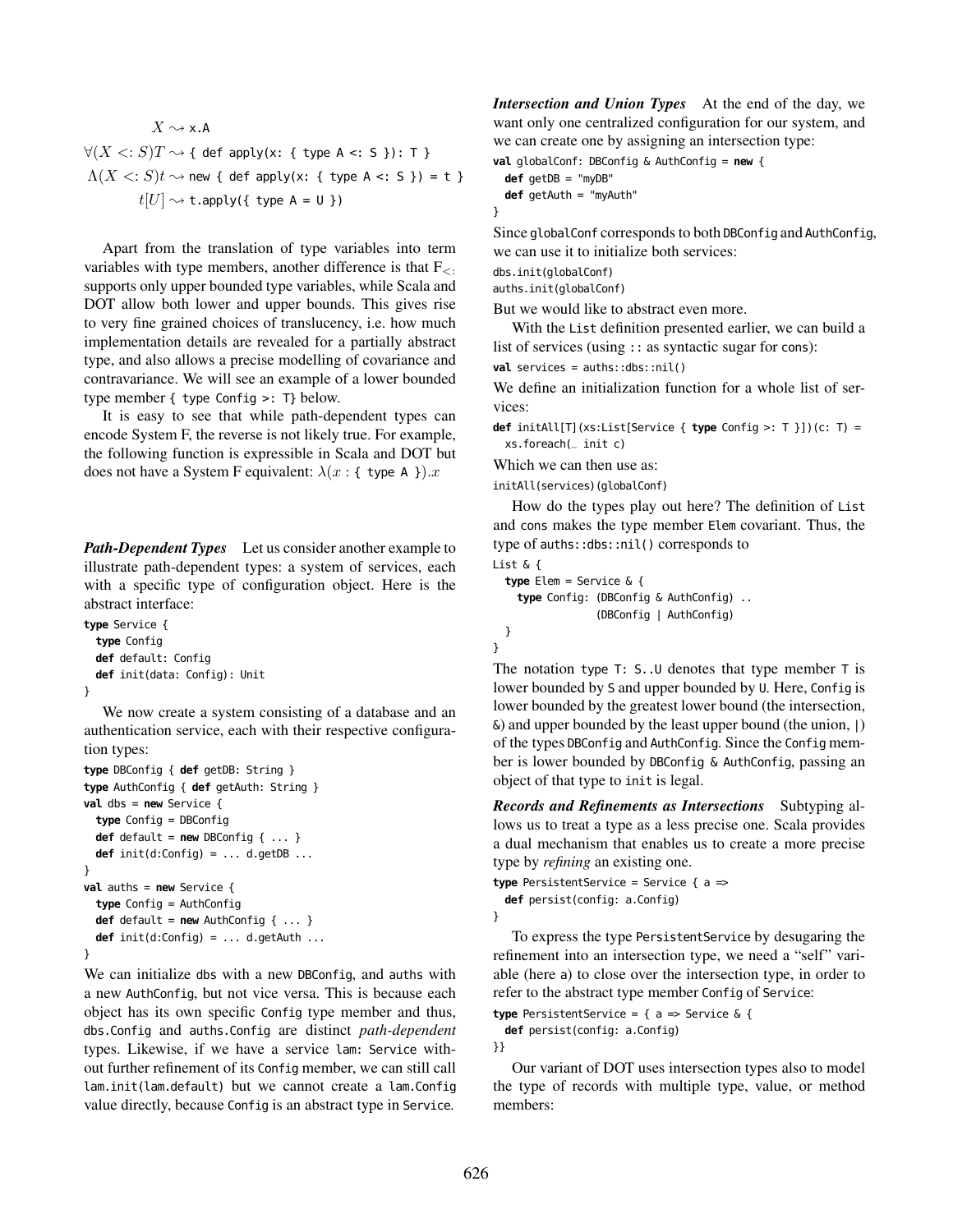{ **def** foo(x: S<sub>1</sub>): U<sub>1</sub> ; **def** bar(y: S<sub>2</sub>): U<sub>2</sub> }  $\sim$ 

{ **def** foo(x: S1): U1 } & { **def** bar(y: S2): U2 }

With this encoding of records, we benefit again from an economy of concepts.

*Soundness?* Our aim for DOT is a strong type soundness result of the form "well-typed programs don't go wrong", i.e. to show the total absence of runtime errors. Clearly we cannot expect the same strong result to hold for Scala, as Scala includes unsafe features like null values and unsafe casts. Especially null values make a strong soundness result impossible as they violate the key *canonical forms* property: a value that has a given type might not actually be a proper object of this type at runtime, but it might instead be null.

A more realistic notion of soundness needs to include the possibility of *benign* runtime failures. A desirable guarantee in this setting is that modules that do not introduce null values cannot be *blamed* for NullPointerExceptions, and modules that do not perform unsafe casts cannot be blamed for ClassCastExceptions.

In this light, it is important to note that Scala has some fundamental soundness bugs related to path-dependent types, even with respect to these weaker notions of soundness. Some manifestations of these bugs have been known for a long time (the Scala issue tracker lists unfixed soundness problems dating back at least to 2008 [\[40\]](#page-15-7)), but they have been properly understood only recently, during the course of this work. We discuss the general issue next, with a particular example related to null values [\[6\]](#page-15-8).

The key soundness challenge with path-dependent types is to avoid "bad bounds", i.e. type members like type T: S..U where S is *not* a subtype of U, e.g. type T: String..Int. If an object x were allowed to have such a type member, we could use it to safely treat a String first as type x.T, and then as Int, but of course this would be unsound: any attempt to treat a String as an Int will lead to a cast exception at runtime!

The formalization effort behind DOT has shown that preventing such "bad bounds" is harder than previously thought (see Section [4.3\)](#page-7-1), and that the mechanisms implemented in the Scala compiler are not sufficient. More precisely, it is necessary to enforce constraints on type members and their bounds at object creation time (see Section [4.5\)](#page-7-2). The canonical forms property ensures that an object that is supposed to have a type member T: S..U was indeed created with type member T set to a type *inbetween* S and U – thus providing constructive evidence that S <: U. However, null is incompatible with canonical forms: null is assignable to any other type, but it does not have any members on which constraints could be enforced. Thus it is clear that we can create a problem with type selections x.T when x is null. The potential danger of this has been realized early on in the history of Scala, and the Scala compiler has ad-hoc checks to prevent direct uses of null. However, with the new observation that "good bounds" are not preserved by narrowing (see Section [4.3\)](#page-7-1), it becomes easy to thwart those checks via indirection as shown in the following example, which fails with a runtime cast exception:

**trait** A { **type** L >: Any} **def** id1(a: A, x: Any): a.L = x **val**  $p: A \{ \text{type } L \leq: \text{Nothing } \} = \text{null}$ **def**  $id2(x: Any): Notining =  $id1(p, x)$$ 

id2("boom!")

The problem is that id2 is a "safe" cast from Any to Nothing, which we cannot support in a sound language. The subtyping lattice collapses through a null path with bad bounds. The issue is described in more detail by Amin and Tate [\[6\]](#page-15-8), who show that – remarkably – the same problem also exists in Java, even though Java does not have path-dependent types.

Since this example uses an explicit null, one might be tempted to dismiss the issue by saying "null is unsound anyways". But what is disturbing is that the result is not a NullPointerException but a ClassCastException, even though no "unsafe" casts are used. Also, no pointer is dereferenced, so while a NullPointerException could be more easily rationalized (e.g. as a "type-level" null deferencing), it would still be unexpected, even for weak notions of soundness.

The use of null is also not crucial, as we show in Section [7.1.](#page-12-1) The issue is deeper, and the take-away is that paths always need to refer to proper objects, which are guaranteed to have "good bounds" by construction, and thus serve as constructive evidence, i.e. witnesses for the subtyping relations they introduce via transitivity. As we discuss in Section [4,](#page-5-0) attempting to incorporate "good bounds" into wellformedness of types is not sufficient, as "good bounds" are not preserved under narrowing. Because they do not provide any actual witness ensuring that the subtyping relations added are valid, null values, unevaluated lazy vals, mutable variables, as well as arbitrary (non-terminating) term dependencies need to be excluded from paths. The core DOT calculus presented in this paper does not include these features, but we discuss potential avenues of extension in Section [7.2.](#page-13-1)

Our work on DOT helped identify and clarify these soundness issues, and identify potential fixes. In the case of null, there are no easy fixes: the DOT effort has underlined the necessity for future versions of Scala and similar languages to consider nullability explicitly in the type system.

# <span id="page-3-0"></span>3. Formal Model of DOT

Figure [1](#page-4-0) shows the syntax and static semantics of the DOT calculus we study. For readability, we omit well-formedness requirements from the rules, and assume all types to be syntactically well-formed in the given environment. We write  $T^x$  when x is free in T. The type assignment syntax is overloaded: we use  $\Gamma \vdash t : T$  for the usual term type assignment and  $\Gamma \vdash t : T$  for a path type assignment used in subtyping of type selections, specifically rules (S[EL](#page-4-1)1) and (S[EL](#page-4-2)2). We use  $\Gamma \vdash t :_{(1)} T$  for rules that are defined for both cases, specifically rules (V[AR](#page-4-3)), (VARU[NPACK](#page-4-4)), and (S[UB](#page-4-5)).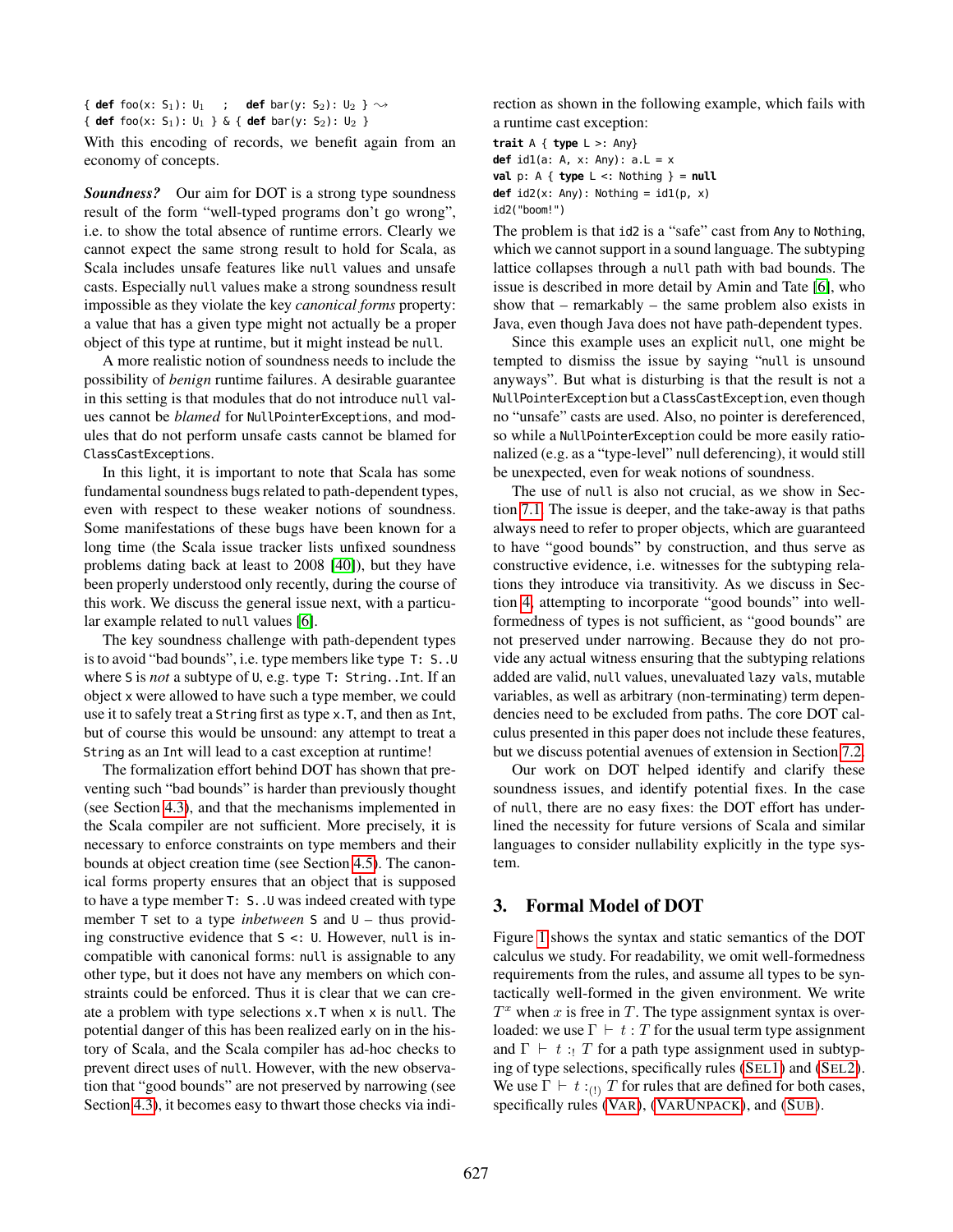#### Syntax

|                                                | $S,T,U ::=$             | Type                |                                   |                       |
|------------------------------------------------|-------------------------|---------------------|-----------------------------------|-----------------------|
|                                                |                         | top type            | $t, u ::=$                        | Term                  |
| Variable<br>x, y, z                            |                         | bottom type         | $\boldsymbol{x}$                  | variable reference    |
| Type label<br>L                                | L : S.U                 | type member         | $\{z \Rightarrow \overline{d}\}\$ | new instance          |
| Method label<br>$\boldsymbol{m}$               | $m(x : S) : U^x$        | method member       | t.m(t)                            | method invocation     |
|                                                | x.L                     | type selection      | $d ::=$                           | Initialization        |
| $\Gamma ::= \emptyset   \Gamma, x : T$ Context | $\{z \Rightarrow T^z\}$ | recursive self type | $L=T$                             | type initialization   |
|                                                | $T \wedge T$            | intersection type   | $m(x) = t$                        | method initialization |
|                                                | $T \vee T$              | union type          |                                   |                       |

<span id="page-4-13"></span><span id="page-4-4"></span><span id="page-4-3"></span>Subtyping  $|\Gamma \vdash S \lt: U|$ Lattice structure  $\Gamma \vdash \bot \lt;: T$  (BOT)  $\Gamma \vdash T_1 \lt: T$  $\overline{\Gamma \ \vdash \ T_1 \land T_2 <: T}$  (and 1)  $\Gamma \vdash T_2 < T$  $\overline{\Gamma \ \vdash \ T_1 \land T_2 <: T}$  (and 12)  $\Gamma \vdash T \lt;: T_1 \ , \ T \lt:: T_2$  $\frac{\Gamma + T \leq T_1, T \leq T_2}{\Gamma + T \leq T_1 \wedge T_2}$  (AND2)  $\frac{\Gamma + T_1 \leq T, T_2 \leq T}{\Gamma + T_1 \vee T_2 \leq T}$  $\Gamma \vdash T<:\top$  $\Gamma \vdash T \lt: T_1$  $\overline{\Gamma \vdash T <: T_1 \vee T_2}$  (Or21)  $\Gamma \vdash T < T_2$  $\overline{\Gamma \ \vdash \ T<: T_1 \lor T_2} \quad ^{\text{(OR22)}}$  $\Gamma \vdash T_1 \vee T_2 < T$ <sup>(Orl)</sup> Type and method members  $\Gamma \vdash S_2 \lt: S_1 \,,\, U_1 \lt: U_2$  $\Gamma \vdash L : S_1..U_1 <: L : S_2..U_2$ (TYP)  $\Gamma \vdash S_2 \lt S S_1$  $\Gamma, x : S_2 \vdash U_1^x <: U_2^x$  $\Gamma \vdash m(x : S_1) : U_1^x < m(x : S_2) : U_2^x$ (FUN) Path selections  $\Gamma \vdash x.L <: x.L$  (SELX)  $\Gamma_{[x]} \vdash x :: (L : T..\top)$  $\frac{\Gamma[x] + x : (L : T .. \top)}{\Gamma \vdash T \mathrel{<} : x.L}$  (Sel2)  $\frac{\Gamma[x] \vdash x : (L : \bot .. T)}{\Gamma \vdash x.L \mathrel{<} : T}$  $\Gamma \vdash x.L <: T$ <sup>(Sel1)</sup> Recursive self types  $\Gamma, z: T_1^z \vdash T_1^z < T_2^z$  $\Gamma \vdash \{z \Rightarrow T_1^z\} \langle z \Rightarrow T_2^z\}$ (BINDX)  $\Gamma, z: T_1^z \vdash T_1^z < T_2$  $\Gamma \vdash \{z \Rightarrow T_1^z\} \lt: T_2$ (BIND1) Transitivity  $\Gamma \vdash T_1 \lt: T_2$ ,  $T_2 \lt: T_3$  $\Gamma \vdash T_1 \lt: T_3$ (TRANS) **Type assignment**  $\Gamma \vdash t :_{(1)} T$ Variables, self packing/unpacking  $\frac{\Gamma(x) = T}{\Gamma \vdash x :_{\text{(1)}} T}$  $\overline{\Gamma \ \vdash \ x :_{(1)} T}$  (Var)  $\Gamma \vdash x : T^x$  $\frac{\Gamma \vdash x : T^x}{\Gamma \vdash x : \{z \Rightarrow T^z\}}$  (VARPACK)  $\frac{\Gamma \vdash x :_{(!)} \{z \Rightarrow T^z\}}{\Gamma \vdash x :_{(!)} T^x}$  $\overline{\Gamma \ \vdash \ x:_{(!)} \ T^x}$  (VarUnpack) Subsumption  $\Gamma \vdash t :_{(!)} T_1, T_1 < T_2$  $\Gamma$   $\vdash t :$ <sub>(!)</sub>  $T_2$ (SUB) Method invocation  $\Gamma \vdash t : (m(x : T_1) : T_2^x), y : T_1$  $\Gamma \vdash t.m(y) : T_2^y$ (TAPPVAR)  $\Gamma \vdash t : (m(x : T_1) : T_2), t_2 : T_1$  $\Gamma \vdash t.m(t_2):T_2$ (TAPP) Object creation (labels disjoint)  $\Gamma, x: T_1^x \wedge \ldots \wedge T_n^x \vdash d_i : T_i^x \quad \forall i, 1 \leq i \leq n$  $\Gamma \vdash \{x \Rightarrow d_1 \dots d_n\} : \{z \Rightarrow T_1^z \land \dots \land T_n^z\}$ (TNEW) **Member initialization**  $\Gamma \vdash d : T$  $\Gamma \vdash T \mathrel{<:} T$  $\Gamma \vdash (L = T) : (L : T . . T)$ (DTYP)  $\Gamma, x : T_1 \vdash t : T_2$  $\Gamma \vdash (m(x) = t) : (m(x : T_1) : T_2)$ (DFUN)

<span id="page-4-15"></span><span id="page-4-14"></span><span id="page-4-12"></span><span id="page-4-11"></span><span id="page-4-10"></span><span id="page-4-9"></span><span id="page-4-8"></span><span id="page-4-7"></span><span id="page-4-6"></span><span id="page-4-5"></span><span id="page-4-2"></span><span id="page-4-1"></span><span id="page-4-0"></span>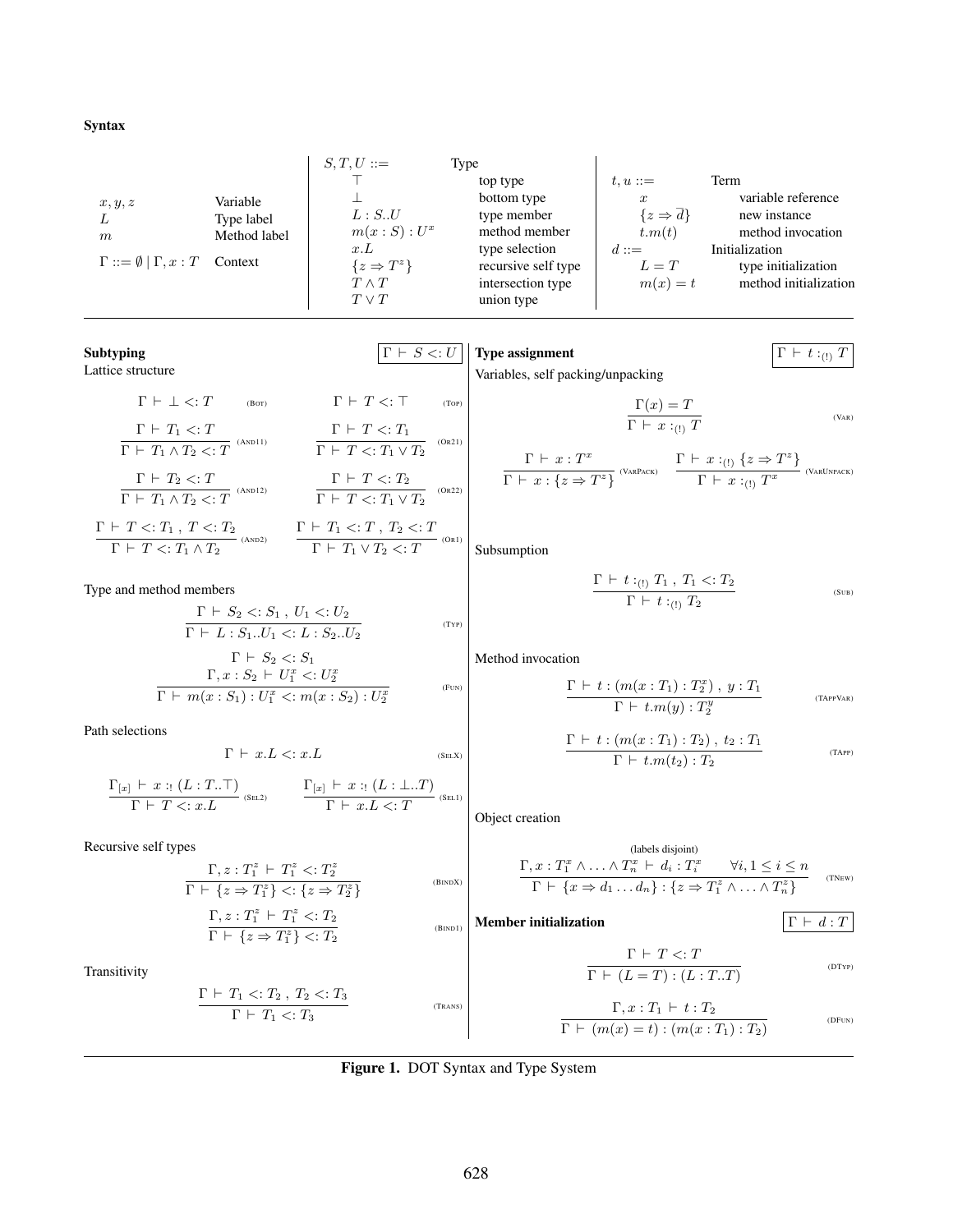Compared to the original DOT proposal [\[4\]](#page-15-1), which used several auxiliary judgements such as membership and expansion, the presentation here is vastly simplified, and uses only subtyping to access function and type members. Compared to  $\mu$ DOT [\[5\]](#page-15-2), the calculus is much more expressive, and includes key features like intersection and union types, which are absent in  $\mu$ DOT.

The Scala syntax used above maps to the formal notation in a straightforward way:

{ type T = Elem } 
$$
\sim T
$$
: Elem. Elem  
{ type T >: S <: U }  $\sim T$ : S.U  
{ def m(x: T) = t }  $\sim m(x) = t$   
A & B, A | B  $\sim A \land B$ ,  $A \lor B$ 

In addition, top-level definitions of vals and types desugar to local definitions, by the usual desugaring of let-bindings into applications. Intersection and union types, along with the  $\perp$  and  $\top$  types, provide a full subtyping lattice.

Note that each kind of object member, i.e. a type member  $L = T$  or a method member  $m(x) = t$ , includes its specific label  $L$  or  $m$ , respectively. The same holds for the corresponding types. A sensible alternative would be to decouple object membership and the underlying primitive types for methods (having dependent function types instead) and types (having "type tag" types instead that can be dereferenced as types). Because objects are recursive in their self type, we find coupling the labels more intuitive in terms of reasoning.

When typing object creation, rules [\(TN](#page-4-6)EW) and [\(DT](#page-4-7)YP) ensure syntactically that object values have "good bounds", avoiding soundness issues due to lattice collapsing (which we explain in Section [4.3\)](#page-7-1). First, labels are disjoint. Second, type member initialization requires exact aliases, not bounds. Finally, to avoid circular reasoning, the checking of member initialization is done without subsumption on the self type.

In subtyping, members of the same label and kind can be compared via rules (T[YP](#page-4-8)) and (F[UN](#page-4-9)). The type member upper bound, and method result type are covariant while the type member lower bound and the method parameter type are contravariant – as is standard. In rule  $(FUN)$  $(FUN)$  $(FUN)$ , we allow some dependence between the parameter type and the return type of a method, when the argument is a variable. This is another difference to previous versions of DOT [\[4,](#page-15-1) [5\]](#page-15-2), which did not have such dependent method types.

If a variable  $x$  can be assigned a type member  $L$ , then the type selection  $x.L$  is valid, and can be compared with any upper bound when it is on the left, and with any lower bound when it is on the right, via rules (S[EL](#page-4-1)1) and (S[EL](#page-4-2)2). Furthermore, a type selection is reflexively a subtype of itself via rule (SEL[X\)](#page-4-10). This rule is explicit, so that even abstract type members can be compared to themselves.

Finally, recursive self types can be compared to each other via (B[IND](#page-4-11)X). They can also be dropped if the self identifier is not used, via rule (B[IND](#page-4-12)1). During type as-

signment, the rules for variable packing and unpacking, (VARP[ACK](#page-4-13)) and (VARU[NPACK](#page-4-4)), serve as introduction and elimination rules, enabling recursive types to be compared to other types as well. Since types can be recursive, and since subtype comparisons may introduce temporary bindings that may need to be unpacked, there are two *contractiveness restrictions* on type selections that ensure well-founded induction in the proofs (Section [6.2\)](#page-9-0). First, the typing assignment judgement used in type selections,  $\Gamma \vdash x : T$ , forbids (VARPACK). Note that this typing is used to match an unpacked type member type, anyways. Second, type selections restrict the environment to disregard bindings introduced after the self. In general, environments have the form  $\Gamma = y : T, z : T$ , with proper term bindings y followed by bindings z introduced by subtype comparisons. The notation  $\Gamma_{[x]}$  in rules (S[EL](#page-4-2)1) and (SEL2) signifies that all  $z : T$  bindings to the right of x are dropped from  $\Gamma$ , where  $x$  can be either a proper term binding  $y$  or a  $z$  binding. While these restrictions are necessary for the proofs, they do not limit expressiveness of the type system in any significant way. Similar, and in many cases more impeding, restrictions are standard in type systems with recursive types [\[33\]](#page-15-9). Intuitively, note that the transitivity rule can always be used to relate type selections across the context. Note as well that there is no (BIND2) rule, symmetric to (B[IND](#page-4-12)1), which is another kind of contractiveness restriction. We conjecture that these contractiveness restrictions could be lifted without breaking soundness, since we can always construct explicit conversion functions that use rules (VARPACK) and (VARUNPACK) on proper term bindings. However, removing these contractiveness restrictions would likely require different and harder to mechanize proof techniques such as a coinductive interpretation of subtyping.

In the version of DOT presented here, we make the transitivity rule (T[RANS](#page-4-14)) explicit, although, as we will see in Section [4,](#page-5-0) we will sometimes need to ensure that we can eliminate uses of this rule from subtyping derivations so that the last rule is a structural one.

The aim of DOT is to be a simple, foundational calculus in the spirit of FJ [\[22\]](#page-15-10), without committing to specific decisions for nonessential things. Hence, implementation inheritance, mixin strategy, and prototype vs class dispatch are not considered.

# <span id="page-5-0"></span>4. Static Properties of DOT

Having introduced the syntax and static semantics of DOT, we turn to its metatheoretic properties. Our main focus of interest will be type safety: establishing that well-typed DOT programs do not go wrong. Of course, type safety is only meaningful with respect to a dynamic semantics, which we will discuss in detail in Section [5.](#page-7-0) Here, we briefly touch some general static properties of DOT and then discuss specific properties of the subtyping relation, which (or their absence!) makes proving type safety a challenge.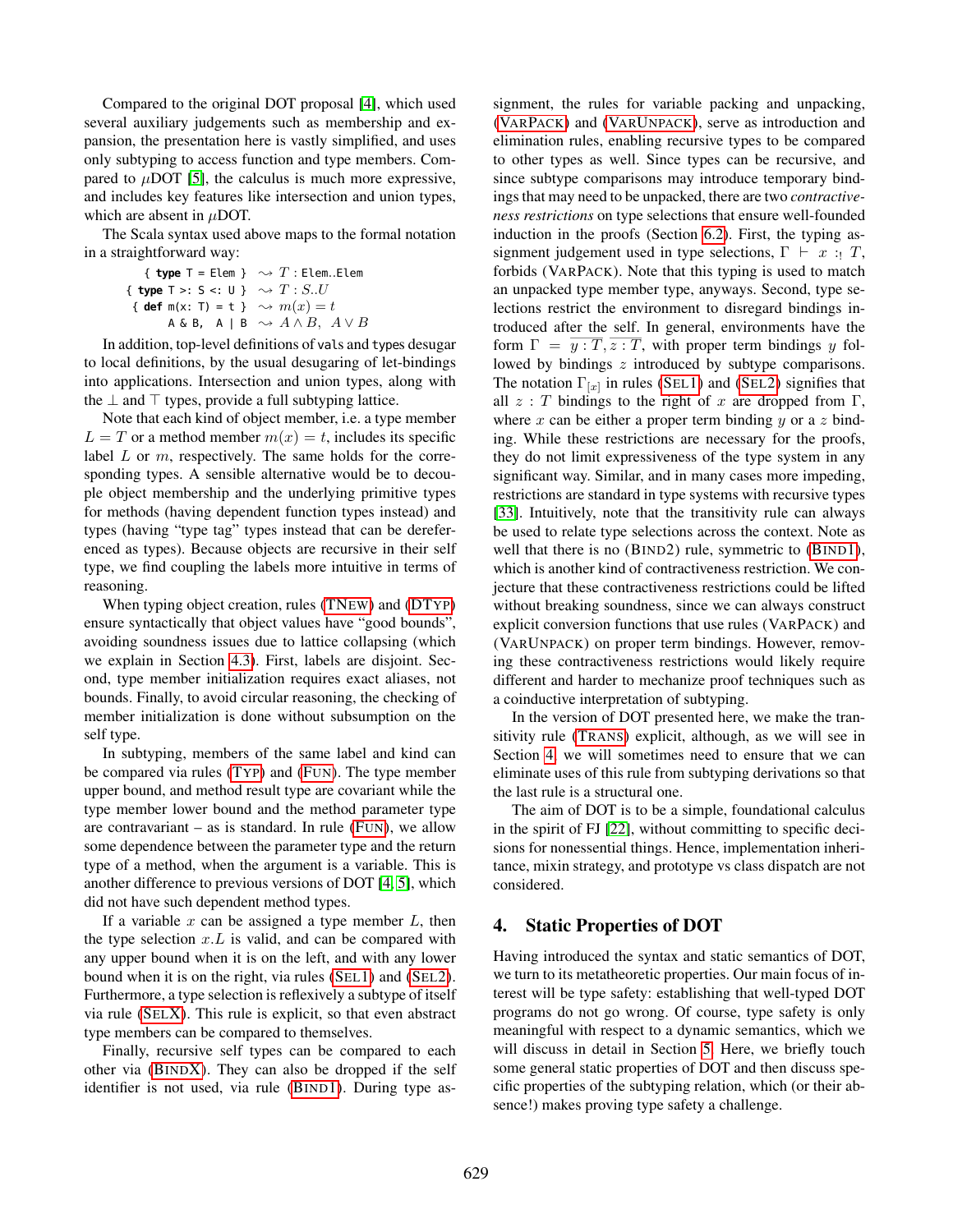*Decidability* Type assignment and subtyping are undecidable in DOT. This follows directly from the fact that DOT can encode  $F_{\leq}$ , and that these properties are undecidable there.

**Type Inference** DOT has no principal types and no global Hindley-Milner style type inference procedure. But as in Scala, local type inference based on subtype constraint solving [\[34,](#page-15-11) [31\]](#page-15-12) is possible, and in fact easier than in Scala due to the existence of universal greatest lower bounds and least upper bounds through intersection and union types. For example, in Scala, the least upper bound of the two types C and D is approximated by an infinite sequence:

**trait** A { **type** T <: A } **trait** B { **type** T <: B } **trait** C **extends** A **with** B { **type** T <: C } **trait** D **extends** A **with** B { **type** T <: D } lub(C, D) ~ A **with** B { **type** T <: A **with** B { **type** T <: ... } } DOT's intersection and union types remedy this brittleness.

While the term syntax and type assignment given in Figure [1](#page-4-0) is presented in Curry-style, without explicit type annotations except for type member initializations, a Churchstyle version with types on method arguments (as required for local type inference) is possible just as well. Our mechanized proof handles both Curry and Church style via optional parameter and return types. The Curry-style presentation glosses over explicit upcasts – a feature that can easily be added, for example through a typed let construct. Upcasts – whether explicit or implicit in the surface syntax – matter for nominality by ascription, as discussed in Section [2.](#page-0-0)

#### 4.1 Properties of Subtyping

The relevant static properties we are interested in with regard to type safety are transitivity, narrowing, and inversion of subtyping and type assignment. They are defined as follows.

Inversion of subtyping (example for functions): x

$$
\frac{\Gamma \vdash m(x : S_1) : U_1^x <: m(x : S_2) : U_2^x}{\Gamma \vdash S_2 <: S_1 \quad \Gamma, x : S_2 \vdash U_1^x <: U_2^x} \text{ (INV}\text{Fun}
$$

Transitivity of subtyping:

$$
\frac{\Gamma \vdash T_1 <: T_2 \cdot T_2 <: T_3}{\Gamma \vdash T_1 <: T_3} \tag{Trans}
$$

Narrowing:

$$
\frac{\Gamma_1 \vdash T_1 <: T_2 \qquad \Gamma_2 \vdash T_3 <: T_4}{\Gamma_1 = \Gamma_2(x \to T_1) \qquad \Gamma_2(x) = T_2}
$$
\n
$$
\frac{\Gamma_1 \vdash T_3 <: T_4}{\Gamma_1 \vdash T_3 <: T_4} \text{ (NARROW)}
$$

where  $\Gamma_1 = \Gamma_2(x \to T_1)$  denotes that  $\Gamma_1$  is like  $\Gamma_2$  except the binding for x maps to  $T_1$ .

On a high-level, the basic challenge for type safety is to establish that some value that e.g. has a function type actually is a function, with arguments and result corresponding to the given type. This is commonly known as the *canonical forms* property. Inversion of subtyping is required to extract the argument and result types from a given subtype relation between two function types, in particular to derive

$$
T_2 < T_1
$$
 and  $U_1 < U_2$ 

from

$$
m(x: T_1): U_1 \le m(x: T_2): U_2
$$

when relating method types from a call site and the definition site.

Transitivity is required to collapse multiple subsumption steps that may have been used in type assignment. Narrowing can be seen as an instance of the Liskov substitution principle, preserving subtyping if a binding in the environment is replaced with a subtype. Narrowing is required for application, when the argument type is a subtype of the declared parameter type.

Unfortunately, as we will show next, these properties do *not* hold simultaneously in DOT, at least not in their full generality.

#### 4.2 Inversion, Transitivity and Narrowing

First of all, let us take note that these properties are mutually dependent. In Figure [1,](#page-4-0) we have included (T[RANS](#page-4-14)) as an axiom. If we drop this axiom, then we obtain key rules like (I[NV](#page-6-0)FUN) by direct inversion of the corresponding typing derivation, as only the structural rule (F[UN](#page-4-9)) can match the pattern of comparing two function types. But then, we would need to prove (T[RANS](#page-4-14)) as a lemma.

Transitivity and narrowing are also mutually dependent. Transitivity requires narrowing in the following case, where we are given

$$
\{z \Rightarrow T_1\} < : \{z \Rightarrow T_2\} < : \{z \Rightarrow T_3\}
$$

and want to derive:

$$
\{z \Rightarrow T_1\} < : \{z \Rightarrow T_3\}
$$

By inversion we obtain

$$
z: T_1 \vdash T_1 < T_2 \qquad z: T_2 \vdash T_2 < T_3
$$

<span id="page-6-0"></span>and we narrow the right-hand derivation to  $z : T_1 \vdash T_2 \leq$ :  $T_3$  before we apply transitivity inductively to obtain  $z : T_1 \vdash$  $T_1$  <:  $T_3$  and thus  $\{z \Rightarrow T_1\}$  <:  $\{z \Rightarrow T_3\}$ .

Narrowing depends on transitivity in the case for type selections

 $x.L \leq T$  or its counterpart  $T \leq x.L$ 

Assume that we want to narrow x's binding from  $T_2$  in  $\Gamma_2$  to  $T_1$  in  $\Gamma_1$ , with  $\Gamma_1 \vdash T_1 \prec T_2$ . By inversion we obtain

$$
x:(L:\bot..T)
$$

and, disregarding rules (VARP[ACK](#page-4-13)) and (VARU[NPACK](#page-4-4)) we can deconstruct this assignment as

$$
\Gamma_2(x) = T_2 \qquad \Gamma_2 \vdash T_2 \lt: (L : \bot .. T).
$$

We first apply narrowing inductively and then use transitivity to derive the new binding

$$
\Gamma_1(x) = T_1 \qquad \Gamma_1 \vdash T_1 \langle T_2 \langle T_1 \rangle \cdot (L : \bot \cdot \cdot \cdot T).
$$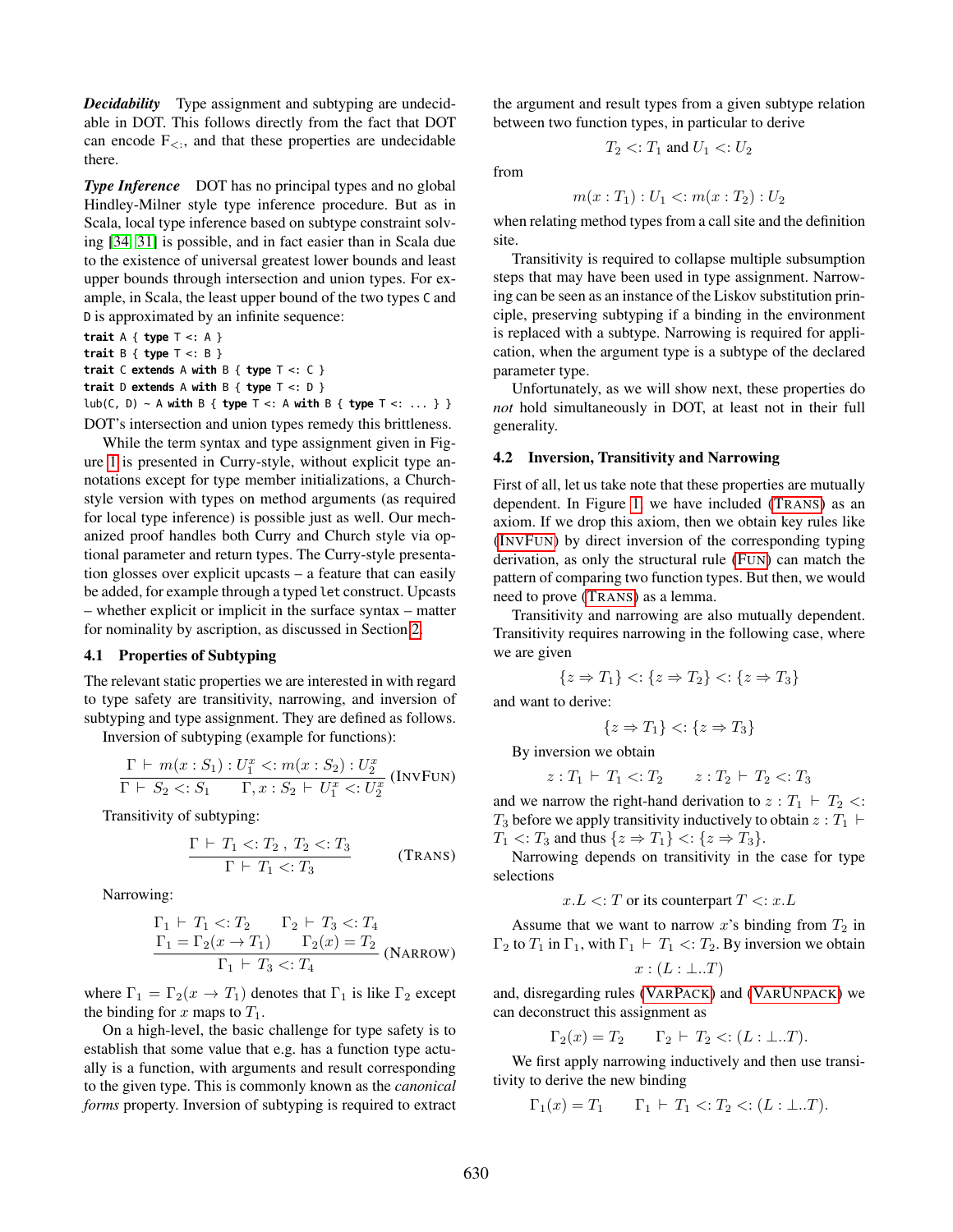On first glance, the situation appears to be similar to simpler calculi like  $F_{\leq}$ , for which the transitivity rule can be shown to be admissible, i.e. implied by other subtyping rules and hence proved as a lemma and dropped from the definition of the subtyping relation. Unfortunately this is not the case in DOT.

### <span id="page-7-1"></span>4.3 Good Bounds, Bad Bounds

The transitivity axiom (or subsumption step in type assignment) is essential and cannot be dropped. Let us go through and see why we cannot prove transitivity directly.

First of all, observe that transitivity can only hold if all types in the environment have "good bounds", i.e. only members where the lower bound is a subtype of the upper bound. Through "bad" bounds in the context and subtyping transitivity, the subtyping lattice can collapse. For example, assume a binding with "bad" bounds like Int..String. Then the following subtype relation holds via transitivity

$$
x: \{A = \text{{Int.String}}\} \vdash \text{{Int}} <: x.A <: \text{{String}}
$$

but Int is not a subtype of String. Of course core DOT does not have Int and String types, but any other incompatible types can be taken as well.

But even if we take good bounds as a precondition, we cannot show

$$
\{z \Rightarrow T_1\} < : \{z \Rightarrow T_2\} < : \{z \Rightarrow T_3\}
$$

because we would need to use  $x : T_1$  in the extended environment for the inductive call, but we do not know that  $T_1$  has indeed good bounds.

Of course we could modify the  $\{z \Rightarrow T_1\} \leq \{z \Rightarrow T_2\}$ rule (B[IND](#page-4-11)X) to require  $T_1$  to have good bounds. But then this evidence would need to be narrowed, which unfortunately is not possible. Again, here is an example, considering a type under a context:

$$
x: \{A: \bot..\top\} \vdash x.A \land \{B = \text{Int}\}\
$$

This type has good bounds, but when narrowing  $x$  in the context to the smaller type  ${A = \{B = \text{String}\}}$  (which also has good bounds), its bounds become contradictory.

In summary, even if we assume good bounds in the environment, and strengthen our typing rules so that only types with good bounds are added to the environment, we may still end up with bad bounds due to narrowing and intersection types. This refutes one conjecture about possible proof avenues from earlier work on DOT [\[5\]](#page-15-2).

Intuitively, all the questions related to bad bounds have a simple answer: We ensure good bounds at object creation time, so *why do we need to worry in such a fine-grained way?*

#### 4.4 No (Simple) Substitution Lemma

As a final negative result, we illustrate how typing is not preserved by straightforward substitution in DOT, because of path-dependent types.

$$
\Gamma, x: \{z \Rightarrow L: S^z \cdot U^z \wedge m(\_): T^z\} \vdash t^x : x.L
$$

Now, consider substituting  $x$  in  $t$  with  $u$ , given

$$
\Gamma \vdash u : \{ z \Rightarrow L : S^z \dots U^z \land m(\_) : T^z \}
$$

First,  $t^x$  might invoke method  $x.m(\_)$  and therefore require assigning type  $(m(\_): T^x)$  to x. However, the self bind layer can only be removed if an object is accessed through a variable, otherwise we would not be able to substitute away the self identifier. Second, we cannot derive  $\Gamma \vdash t^u : x.L$ with  $x$  removed from the environment, but we also cannot replace  $x$  in  $x$ .  $L$  with a term  $u$  that is not an identifier. Hence,  $u$  cannot be an arbitrary term, because path-dependent types are not syntactically valid for arbitrary terms.

Intuitively, there is still hope for substitution, but only with forms that preserve syntactic validity of path-dependent types. Another option is to settle for a relaxed notion of pathdependent types that allows type selections on values [\[2\]](#page-15-13).

#### <span id="page-7-2"></span>4.5 There is Still Hope: Key Observations

Based on the discussion so far, we can make the following observations, which reveal a possible avenue for proving type soundness despite the difficulties:

Observation 1. *If objects can only be created with type aliases* ( $L = T$ )*, not arbitrary bounds*  $T_1 \cdot T_2$ *, then runtime objects cannot have bad bounds.*

Observation 2. *If we assume a call-by-value evaluation strategy, then whenever we execute a method call at runtime, all variables are bound to existing objects.*

<span id="page-7-3"></span>Observation 3. *The only place in a soundness proof where we rely on the* (I[NV](#page-6-0)FUN) *property is for the evaluation of such method calls.*

Taken together, these observations suggest that making a clear distinction between runtime values and other terms is a prerequisite for a successful soundness proof. Observation [3](#page-7-3) further suggests that subtyping transitivity and narrowing can be treated as axioms in subtyping comparisons and when assigning types to static terms, as long as we can recover the (I[NV](#page-6-0)FUN) property in contexts that consist exclusively of runtime objects.

# <span id="page-7-0"></span>5. Operational Semantics

Type soundness is only meaningful with respect to a notion of evaluation: an operational semantics. In order to realize the soundness proof strategy outlined in Section [4.5,](#page-7-2) we need to pick a semantics that allows us to distinguish runtime values from normal terms. While such a distinction is particularly natural in big-step evaluators, the particular style of semantics does not matter so much, and different styles of semantics can be formally inter-derived using the techniques of Danvy et al. [\[12,](#page-15-14) [13,](#page-15-15) [1\]](#page-15-16). In our development, we have defined both big-step evaluators and small-step reduction semantics, and used them as the basis for mechanized proofs [\[36\]](#page-15-17). Here, we focus our presentation on a small-step reduction semantics, shown in Figure [2.](#page-8-1)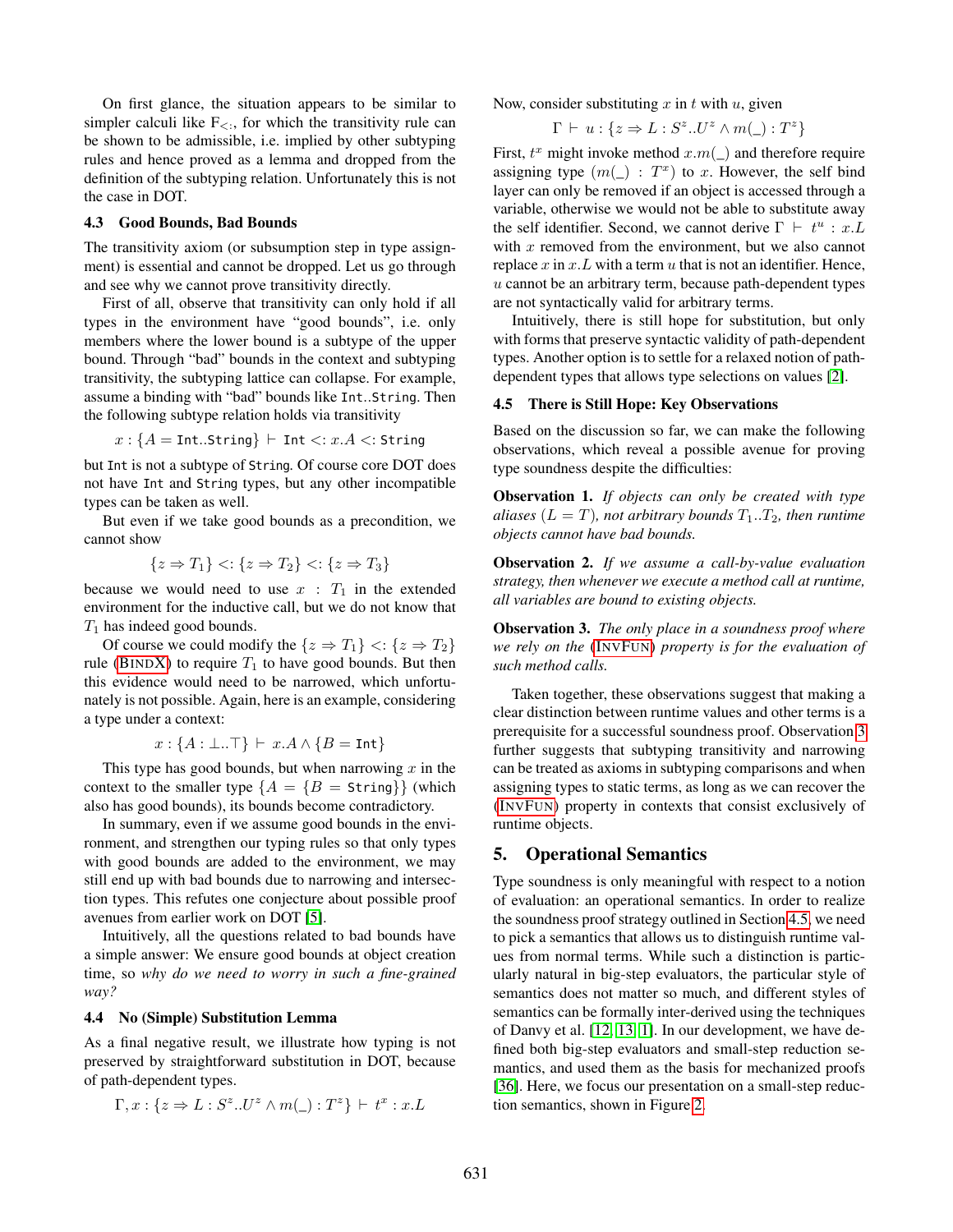### Syntax...

|           | $x ::=$<br>$\boldsymbol{y}$<br>$\tilde{z}$ | Variable                        | Concrete Variable (i.e. Store Location)<br><b>Abstract Variable</b>                                                                                               |                               |                    | <i>v</i> ::= <i>y</i> Value (Store Location)<br>$\rho ::= \emptyset   \rho, y : \overline{d}$ Store                                                                                                                                                                                                                                           |                                                                                                                                                                                                                            |                                     |
|-----------|--------------------------------------------|---------------------------------|-------------------------------------------------------------------------------------------------------------------------------------------------------------------|-------------------------------|--------------------|-----------------------------------------------------------------------------------------------------------------------------------------------------------------------------------------------------------------------------------------------------------------------------------------------------------------------------------------------|----------------------------------------------------------------------------------------------------------------------------------------------------------------------------------------------------------------------------|-------------------------------------|
| Reduction |                                            |                                 | where $e ::= [ ]   [ ].m(t)   v.m([ ] )$                                                                                                                          |                               |                    | $\begin{array}{llll} \rho & \{z\Rightarrow \overline{d^z}\} & \rightarrow & v & \rho, (v:\overline{d^v}) & \mbox{with } v \mbox{ fresh} \\ \rho & v_1.m(v_2) & \rightarrow & t^{v_2} & \rho & \mbox{if } \rho(v_1)\ni m(x)=t^x \\ \rho_1 & e[t_1] & \rightarrow & e[t_2] & \rho_2 & \mbox{if } \rho_1~t_1~\rightarrow~t_2~\rho_2 \end{array}$ |                                                                                                                                                                                                                            | $\rho_1 t_1 \rightarrow t_2 \rho_2$ |
| Subtyping |                                            |                                 |                                                                                                                                                                   | $\rho \Gamma \vdash S \lt: U$ |                    | Type assignment                                                                                                                                                                                                                                                                                                                               |                                                                                                                                                                                                                            | $\rho \Gamma \vdash t :_{(!)} T$    |
|           |                                            | $\rho \Gamma \vdash T \leq u.L$ | $\rho(y) \ni (L = U) \qquad \rho \emptyset \vdash T \leq: U$<br>$\frac{\rho(y) \ni (L = U) \qquad \rho \emptyset \vdash U \lt: T}{\rho \Gamma \vdash y.L \lt: T}$ |                               | (SSEL2)<br>(SSEL1) |                                                                                                                                                                                                                                                                                                                                               | $(y,\overline{d^y})\in\rho$<br>(labels disjoint) $\forall i, 1 \leq i \leq n$<br>$\rho \emptyset, (x: T_1^x \wedge \ldots \wedge T_n^x) \vdash d_i^x : T_i^x$<br>$\rho \Gamma \vdash y : T_1^y \wedge \ldots \wedge T_n^y$ | (TLoc)                              |

#### <span id="page-8-1"></span>Figure 2. Small-Step Operational Semantics and Store Typing

We allocate all objects in a store-like structure, which grows monotonically. In this setting, store locations are the only values, i.e. passed around between functions and stored in environments. Figure [2](#page-8-1) also shows necessary extensions to subtyping and type assignment, which we explain next.

A store-less alternative is also possible as detailed in Amin's thesis [\[2\]](#page-15-13). The key ideas are to remove the store indirection by treating values as concrete, and variables as abstract, and to relax the syntax of path-dependent types to also allow values as paths, in addition to variables.

#### 5.1 Concrete Variables in Typing and Subtyping

To assign types to terms that occur during evaluation, we need to be able to handle path-dependent types that refer to variables bound in the store  $\rho$ , and type store locations. Accordingly, we extend the type system judgements with an additional store parameter  $\rho$ . The rules from Figure [1](#page-4-0) are still valid, and merely thread the extra store parameter  $\rho$  unchanged. The additional cases are shown in Figure [2.](#page-8-1)

For concrete variables (i.e. store locations) in type selections, we use the precise type member given at object creation time by looking it up in the store, as defined by the new rules [\(SS](#page-8-2)EL1) and [\(SS](#page-8-3)EL2).

In this extended subtyping relation, we continue to use the same rules for type selections on variables bound in Γ, (S[EL](#page-4-1)1) and (S[EL](#page-4-2)2) from Figure [1.](#page-4-0) Hence, the auxiliary judgement  $\rho \Gamma \vdash z :: T$ , which excludes (VARP[ACK](#page-4-13)), is only used for typing abstract variables.

Finally, we also need a new case for concrete variables in typing, [\(TL](#page-8-4)OC). It resembles [\(TN](#page-4-6)EW), except that it looks up the definitions in the store, it does not create a recursive type (because we can reuse the store location in the result <span id="page-8-4"></span><span id="page-8-3"></span><span id="page-8-2"></span>type instead), and it does not consider the abstract context while checking the definitions (because all free variables in the store must be concrete).

### <span id="page-8-0"></span>6. Type Soundness

We discuss in detail our proofs for type soundness (Theorem [1\)](#page-11-0), highlighting challenges and insights. Our statement of type safety is the following, folding together the usual notions of *progress* and *preservation* [\[41\]](#page-15-18):

<span id="page-8-5"></span>Definition 1 (Type Safety). *If a term* t *typechecks to some type*  $T$  *in a store and empty context*  $\rho \emptyset$  *(i.e.*  $\rho \emptyset \vdash t : T$ *)*, *then either the term* t *is a variable or the store-term configuration* ρ, t *steps to a configuration* ρ ′ , t′ *where the new store* ρ ′ *extends the old store* ρ *and the resulting configuration typechecks to the same type*  $T$  *(i.e.*  $\rho' \emptyset \vdash t' : T$ ).

Note that Definition [1](#page-8-5) assumes deterministic execution. Otherwise the statement would need to be modified to consider *all possible* following configurations.

We outline the main strategic choices next, with pointers to further subsections that describe the technical details. We reflect again on the higher-level strategy in Section [6.5.](#page-11-1)

*Lenient Well-Formedness* Any syntactically valid form (type or term) is considered well-formed, if all its free variables are bound in environments. Our strategy is to impose no semantics (e.g. good bounds for type members) on wellformedness, and ensure desired properties by construction only when they're needed (e.g. for runtime objects).

<span id="page-8-7"></span><span id="page-8-6"></span>Lemma 1 (Regularity). *If a judgement holds, all its forms are well-formed.*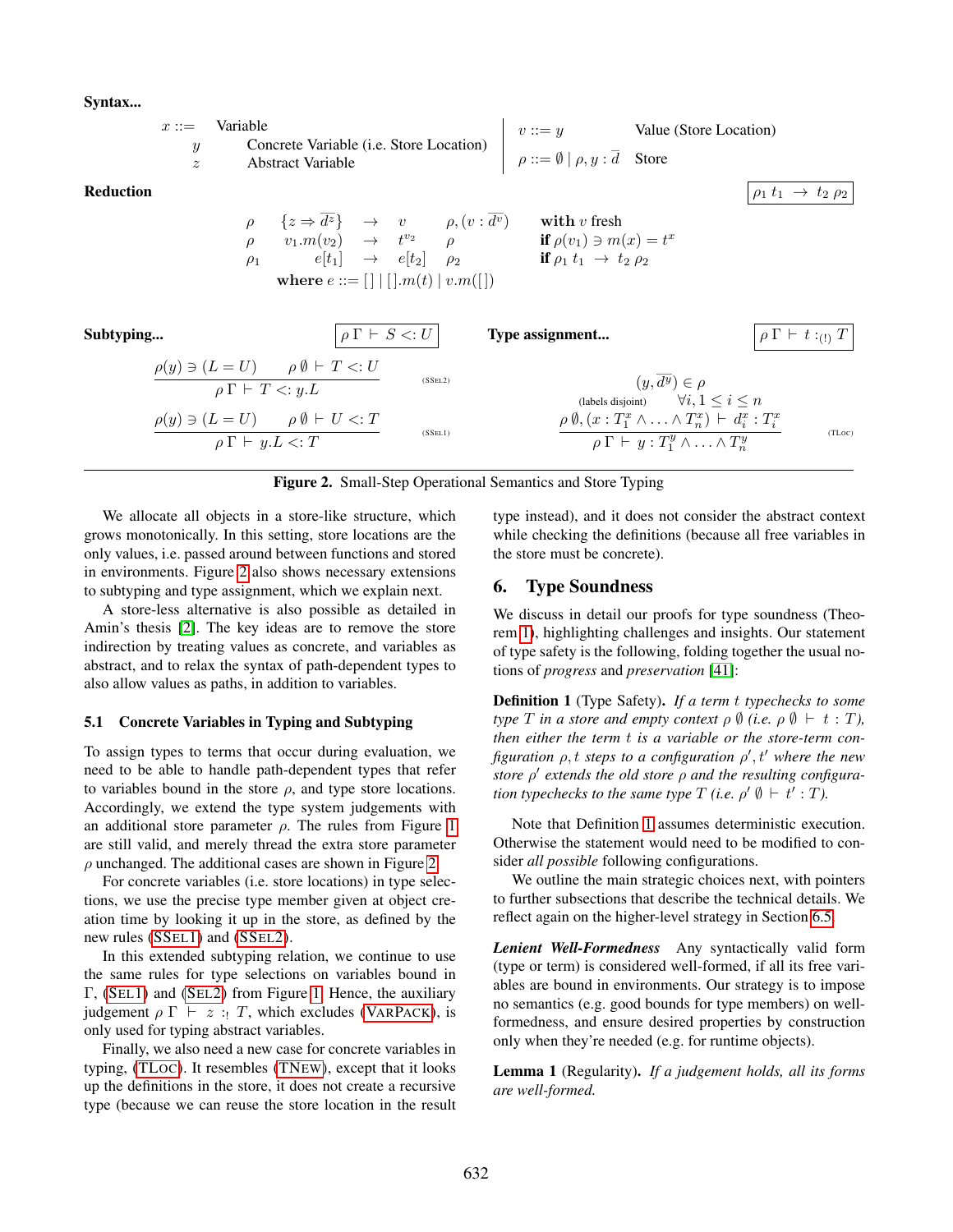Lemma 2 (Subtyping Reflexivity). *Any well-formed type is a subtype of itself.*

This leniency pays off. As we saw in Section [4.3,](#page-7-1) trying to enforce semantic properties can break narrowing and other monotonicity properties. For example, the subtyping lattice is full just by definition, since the greatest lower bound and least upper bound of two types always exist, just by syntactic constructs (intersection and union).

"Pushback" For type soundness, we need to establish Canonical Forms (Section [6.3\)](#page-10-0) properties: that if a concrete variable has a structural member type, then its definition in the store include a matching member definition.

This is challenging, as the evidence from the typing derivation might be indirect, because of subsumption and subtyping transitivity. Hence, we need to "pushback" such indirections.

We have two choices: pushback transitivity in subtyping (described in Section [6.1\)](#page-9-1), or pushback value typing into directly invertible evidence (an independent alternative described in Section [6.6\)](#page-11-2).

In both options, a key insight is that we only need to do the pushback in an empty abstract context, which circumvents the impossibility results of Section [4.](#page-5-0) This is where it pays off to distinguish between runtime values and only static types. Plus, for runtime values, we can rely on any properties enforced during their construction, in particular "good bounds".

*Substitution* By design, substitution is only needed to replace an abstract variable with a concrete one. Because the abstract variable might have a less precise type, there's also a narrowing step involved. Furthermore, type selections on concrete variables are defined more precisely than for abstract ones, which requires converting the evidence from subtyping with abstract type selections to concrete. We describe further in Section [6.2](#page-9-0)

#### <span id="page-9-1"></span>6.1 Narrowing and Transitivity Pushback

In simpler type systems like  $F_{\leq}$ , transitivity can be proved as a lemma, together with narrowing, in a mutual induction on the size of the middle type in a chain  $T_1 < T_2 < T_3$ (see e.g. the POPLmark challenge documentation [\[7\]](#page-15-19)).

Unfortunately, for subtyping in DOT, the same proof strategy fails, because subtyping may involve a type selection as the middle type:  $T_1 \ll z.L \ll T_3$ . Since proving transitivity becomes much harder, we adopt a strategy from previous DOT developments [\[5\]](#page-15-2): admit transitivity as an axiom (T[RANS](#page-4-14)), but prove a 'pushback' lemma that allows to push uses of the axiom further up into a subtyping derivation, so that the top level becomes invertible. We denote this as *precise* subtyping  $T_1$  <!  $T_2$ .

<span id="page-9-5"></span>**Definition 2** (Precise Subtyping). *If*  $\rho \Gamma \vdash T_1 \lt T_2$  *and the derivation does not end in rule* (T[RANS](#page-4-14)) *then we say that*  $\rho \Gamma \vdash T_1 \ll T_2$ .

Such a strategy is reminiscent of cut elimination in natural deduction, and in fact, the possibility of cut elimination strategies is already mentioned in Cardelli's original work on  $F_{\leq 1}$  [\[9\]](#page-15-6).

The narrowing lemma does not have any dependencies:

# <span id="page-9-2"></span>Lemma 3 (Narrowing).

$$
\rho \Gamma_1 \vdash T_1 <: T_2 \qquad \rho \Gamma_2 \vdash T_3 <: T_4 \n\Gamma_1 = \Gamma_2(z \to T_1) \qquad \Gamma_2(z) = T_2 \n\rho \Gamma_1 \vdash T_3 <: T_4
$$

*Proof.* By structural induction, and using the (T[RANS](#page-4-14)) axiom.  $\Box$ 

<span id="page-9-3"></span>Lemma 4 (Transitivity Pushback).

$$
\frac{\rho \emptyset \vdash T_1 <: T_2}{\rho \emptyset \vdash T_1 <: T_2}
$$

*Proof.* We prove an auxiliary lemma by induction on the subtyping derivation  $T_1 \ll T_2$ :

$$
\frac{\rho\,\emptyset\,\vdash\,T_1\mathrel{<:}\,T_2\mathrel{,}\,T_2\mathrel{<:}\,T_3}{\rho\,\emptyset\,\vdash\,T_1\mathrel{<:}\,T_3}
$$

using narrowing (Lemma [3\)](#page-9-2) in cases (F[UN](#page-4-9)), (B[IND](#page-4-11)X), (B[IND](#page-4-12)1). Transitivity pushback follows from the special case  $T_2 = T_3$ .  $\Box$ 

<span id="page-9-4"></span>Lemma 5 (Inversion of Subtyping). *For example for function types:*

$$
\frac{\rho \emptyset \vdash m(x : S_1) \to U_1^x \lt; : m(x : S_2) \to U_2^x}{\rho \emptyset \vdash S_2 \lt; : S_1 \qquad \rho x : S_2 \vdash U_1^x \lt; : U_2^x}
$$

*Proof.* By transitivity pushback (Lemma [4\)](#page-9-3) and inversion of the resulting derivation.  $\Box$ 

Inversion of subtyping is only required in a concrete runtime context, without abstract component ( $\Gamma = \emptyset$ ). Therefore, transitivity pushback is only required then. Transitivity pushback requires narrowing, but only for abstract bindings (those in Γ, never in  $\rho$ ). Narrowing requires these bindings to be potentially imprecise, so that the transitivity axiom can be used to inject a step to a smaller type without recursing into the derivation. In summary, we need both (actual, nonaxiom) transitivity and narrowing, but not at the same time.

The insight that transitivity pushback is only required in a concrete-only runtime context is crucial for supporting language features such as intersection types that may collapse the subtyping lattice in unrealizable contexts.

#### <span id="page-9-0"></span>6.2 Bootstrapping Substitution and Canonical Forms

To mirror the effect of reduction  $\rho x.m(y) \rightarrow t^y \rho$  given  $\rho(x) \ni m(z) = t^z$ , we need a substitution lemma for terms, but we also need to mirror the reduction on the type level, since types can refer to variables via type selections. More precisely, we need a substitution lemma that enables us to replace all type selections on an abstract variable  $z.A$  with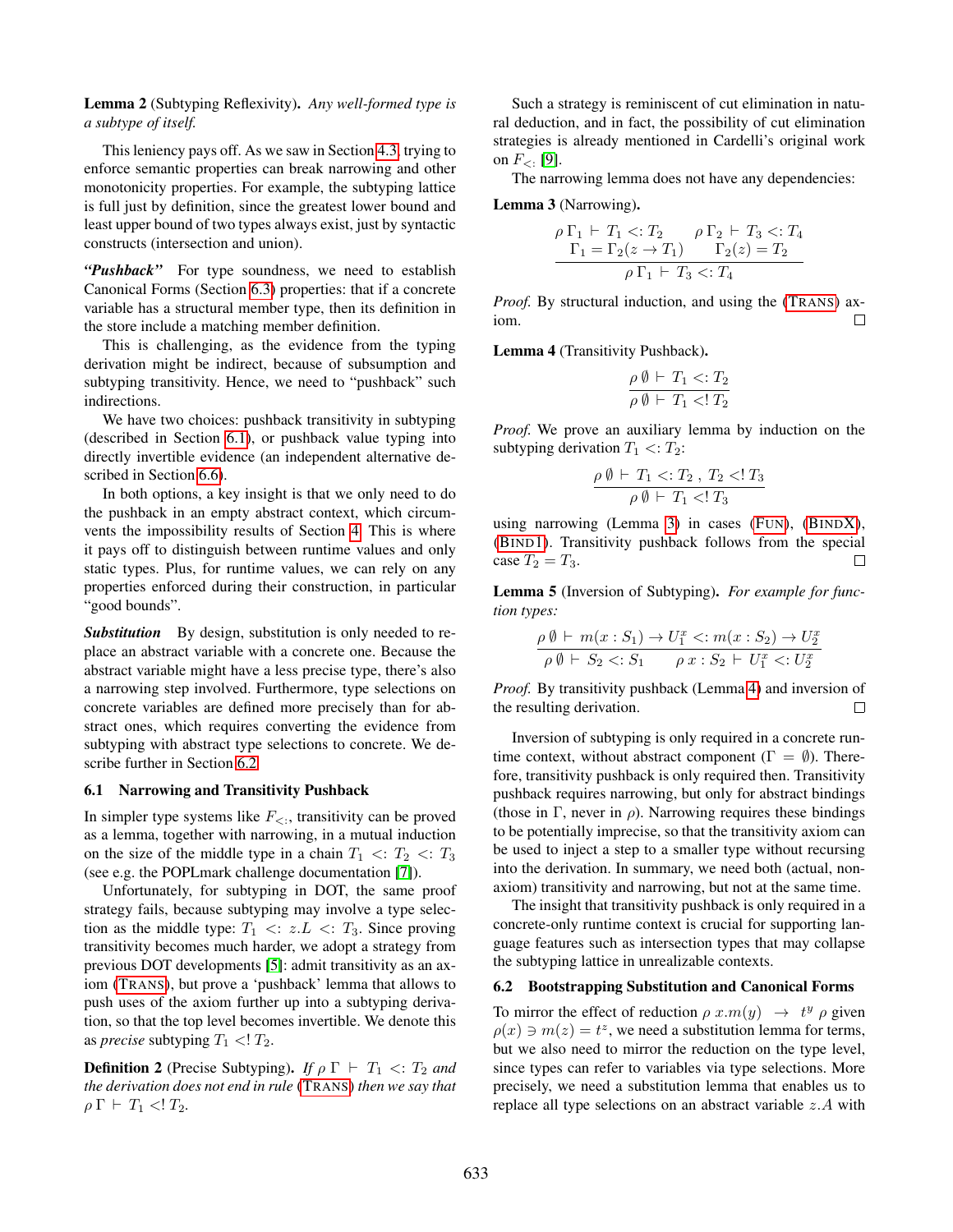concrete ones y.A. For this, we need to ensure that for a concrete variable with a structural type-member type, its definitions in the store include a corresponding type member – a Canonical Forms property for type members (see Section [6.3\)](#page-10-0).

We cannot prove either of these properties directly and therefore need to bootstrap a mutual induction. The key induction measure will be an upper bound on the uses of (VARP[ACK](#page-4-13)) in a typing derivation.

<span id="page-10-8"></span>**Definition 3** (VARPACK Metric). Let  $\rho \Gamma \vdash_{\leq m} y : S$ *denote a derivation*  $\rho \Gamma \vdash y : S$  *with no more than m uses of* (VARP[ACK](#page-4-13))*.*

<span id="page-10-9"></span>Definition 4 (Substitution). *Let Subst*(m) *denote:*

$$
\rho \emptyset \vdash_{\leq m_1} y : S^y \qquad m_1 < m
$$
\n
$$
\rho z : S^z, \Gamma^z \vdash T_1^z <: T_2^z
$$
\n
$$
\rho \Gamma^y \vdash T_1^y <: T_2^y
$$

We go on to prove preliminary canonical forms lemmas, assuming the ability to perform substitution for a given m.

<span id="page-10-1"></span>Lemma 6 (Pre-canonical Forms for Recursive Types).

$$
\frac{\rho \emptyset \vdash_{\leq m} y : \{z \Rightarrow T^z\} \qquad \text{Subst}(m)}{\rho \emptyset \vdash_{\leq m-1} y : T^y}
$$

*Proof.* Any trailing uses of (S[UB](#page-4-5)) can be accumulated into a single subtyping statement  $\rho \emptyset \vdash \{z \Rightarrow T'^{z}\} \leq \{z \Rightarrow$  $T^z$ }, and the remaining derivation must end in (VARP[ACK](#page-4-13)). By inversion we obtain  $\rho \emptyset \vdash_{\leq m-1} y : T'^y$ . After transitivity pushback (Lemma [4\)](#page-9-3), the subtyping derivation must end in (B[IND](#page-4-11)X), from which we obtain  $\rho z : T^2 \vdash T^2 \leq$ :  $T^z$ . We can now apply our Subst $(m)$  capability to obtain  $\rho \emptyset \vdash T'^y \prec T^y$ . Applying subsumption (S[UB](#page-4-5)) yields  $\rho \emptyset \vdash_{\leq m-1} y : T^y.$  $\Box$ 

<span id="page-10-3"></span>Lemma 7 (Pre-canonical Forms for Type Members).

$$
\frac{\rho \emptyset \vdash_{\leq m} y : \{L : S. U\}}{\rho(y) \ni (L = T)} \quad \frac{\text{Subst}(m)}{\rho \emptyset \vdash S \lt;: T \lt;: U}
$$

*Proof.* Again, we accumulate trailing uses of (S[UB](#page-4-5)) into an invertible subtyping. If we hit (VARP[ACK](#page-4-13)), the resulting subtyping derivation must collapse into (B[IND](#page-4-12)1). We fin-ish the case by applying Lemma [6,](#page-10-1) Subst $(m)$ , and (S[UB](#page-4-5)). Case [\(TL](#page-8-4)OC) is immediate from inversion of member case [\(DT](#page-4-7)YP).  $\Box$ 

We are now ready to prove our substitution lemma, together with two helpers. The proof is by simultaneous induction, first over  $m$ , and then an inner induction over the size of the  $\lt$ : or : derivation.

<span id="page-10-5"></span>**Lemma 8** (Substitution for  $\lt$ :).  $\forall m \text{.} \text{Subst}(m)$ , *i.e.*:

$$
\frac{\rho \emptyset \vdash_{\leq m} y : S^y \qquad \rho z : S^z, \Gamma^z \vdash T_1^z <: T_2^z}{\rho \Gamma^y \vdash T_1^y <: T_2^y}
$$

*Proof.* The key challenge is translating from the rules (S[EL](#page-4-1)1)  $/(SEL2)$  $/(SEL2)$  $/(SEL2)$  to the rules  $(SSEL1) / (SSEL2)$  $(SSEL1) / (SSEL2)$  $(SSEL1) / (SSEL2)$  $(SSEL1) / (SSEL2)$ . For  $(SEL2)$ , if we are selecting z.A, we have  $\rho z : S^z \vdash z : (L : T^z \dots T)$ , and with Lemma [10](#page-10-2) we obtain  $\rho \emptyset \vdash_{\leq m} y : (L : T^y \dots)$ . We in-voke canonical forms (Lemma [7\)](#page-10-3), which yields  $\rho(y) \ni (L =$ U) and  $\rho \emptyset \vdash T^y \lt: U$ . Note that we can apply Lemma [7](#page-10-3) because of our outer induction on m. If we are selecting  $z'$ . A with  $z' \neq z$ , we apply Lemma [9.](#page-10-4) Case (S[EL](#page-4-1)1) is analogous. Note that the (S[EL](#page-4-1)1)/(S[EL](#page-4-2)2) rules are carefully set up so that  $\Gamma_{[z]} = z : S$ .  $\Box$ 

**Lemma 9** (Substitution for :

<span id="page-10-4"></span>
$$
\frac{\rho \emptyset \vdash_{\leq m} y : S^y \qquad z' \neq z \qquad \rho z : S^z, \Gamma^z \vdash z' : T^z \qquad}{\rho \Gamma^y \vdash z' : T^y}
$$

*Proof.* Straightforward. Case (S[UB](#page-4-5)) uses Lemma [8.](#page-10-5)  $\Box$ 

<span id="page-10-2"></span>Lemma 10 (Substitution for :).

$$
\frac{\rho \emptyset \vdash_{\leq m} y : S^y \qquad \rho z : S^z, \Gamma^z \vdash z : T^z}{\rho \emptyset \vdash_{\leq m} y : T^y}
$$

*Proof.* Case (V[AR](#page-4-3)) is immediate. In case (VARU[NPACK](#page-4-4)), we have  $\rho z : S^z, \Gamma^z z : \{z_2 \Rightarrow T^{z_2}\}^z$  and by induction we obtain  $\rho \emptyset \vdash_{\leq m} y : \{z_2 \Rightarrow T^{z_2}\}^y$ , as required. In case (S[UB](#page-4-5)), we have  $\rho z : S^z, \Gamma^z z : T'^z$  and  $\rho z : S^z, \Gamma^z z : T'^z$  $T^{\prime z}$  <:  $T^z$ . Applying the induction hypothesis and Lemma [8](#page-10-5) and using (S[UB](#page-4-5)) we get  $\rho \emptyset \vdash_{\leq m} y : T'^{y}$ .  $\Box$ 

Finally, we can prove a substitution on terms.

<span id="page-10-6"></span>Lemma 11 (Substitution in Term Typing).

$$
\frac{\rho(z:S), \Gamma^z \vdash t^z : T^z \qquad \rho \vdash y : S}{\rho \Gamma^y \vdash t^y : T^y}
$$

*Proof.* Straightforward induction. Case (S[UB](#page-4-5)) uses substitution of subtyping (Lemma [8\)](#page-10-5).  $\Box$ 

### <span id="page-10-0"></span>6.3 Inversion of Value Typing (Canonical Forms)

As a corollary of substitution (Lemma [8\)](#page-10-5), we can extend the preliminary canonical forms lemmas to all m.

<span id="page-10-10"></span>Lemma 12 (Canonical Forms for Type Members).

$$
\frac{\rho \emptyset \vdash y : \{L : S .. U\}}{\rho(y) \ni (L = T) \qquad \rho \emptyset \vdash S \lt: : T \lt: U}
$$

*Proof.* Follows directly from Lemma [7](#page-10-3) and Lemma [8.](#page-10-5)  $\Box$ 

We also prove an additional canonical forms lemma for function members, which will be required by the main proof.

<span id="page-10-7"></span>Lemma 13 (Canonical Forms for Method Members).

$$
\rho \emptyset \vdash y : m(x : S_2) \to U_2^x
$$
  
\n
$$
\rho(y) \ni m(x) = t
$$
  
\n
$$
\rho \emptyset, x : S_1 \vdash t : U_1^x
$$
  
\n
$$
\rho \emptyset \vdash m(x : S_1) \to U_1^x \iff m(x : S_2) \to U_2^x
$$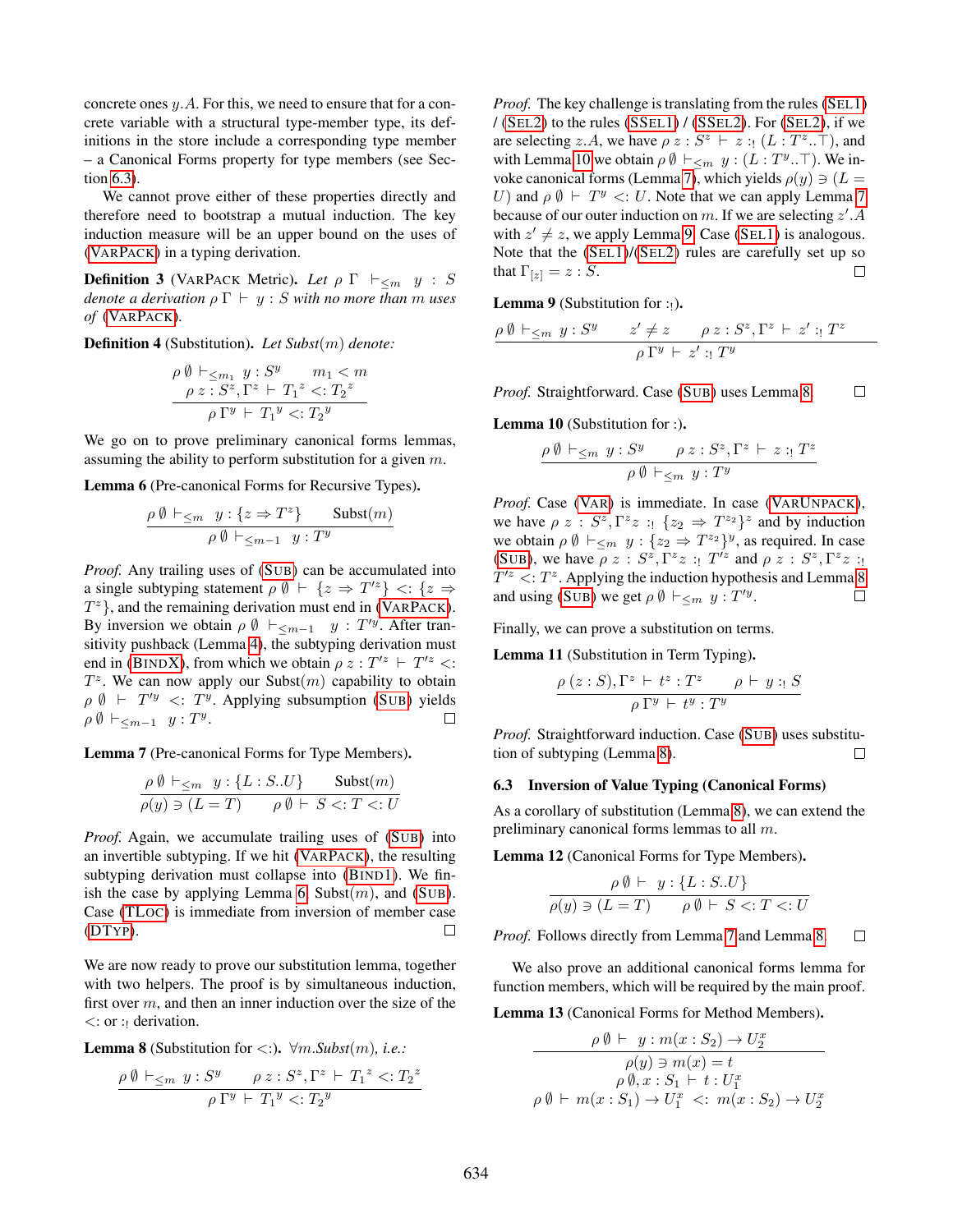*Proof.* Analogous to Lemma [7.](#page-10-3) Case [\(TL](#page-8-4)OC) eliminates the self variable in the abstract context by applying substitution of term typing (Lemma [11\)](#page-10-6). П

#### 6.4 The Main Soundness Proof

Our main type safety theorem combines the usual *progress* and *preservation* lemmas into a single unified statement.

<span id="page-11-0"></span>**Theorem 1** (Type Safety). *If*  $\rho \emptyset \vdash t : T$ , then either  $t = y$ *and*  $\rho(y) = {\overline{d}}$  *or*  $\rho t \rightarrow t' \rho'$  *and*  $\rho' \emptyset \vdash t' : T$ 

*Proof.* By structural induction. The most interesting case is the dependent application [\(TA](#page-4-15)PPVAR), if the receiver of the call is already evaluated to a store location  $y$ . We have  $\rho \emptyset \vdash y.m(y_1) : U_2^{y_1}$  and, by inversion,  $\rho \emptyset \vdash y : (m(x : y_1) \ldots y_n)$  $(S_2)$ :  $T_2^x$  and  $\rho \emptyset + y_1 : S_1$ . By canonical forms for method members (Lemma [13\)](#page-10-7) we obtain  $\rho(y) \ni m(x) = t^x$ ,  $\rho \; x \; : \; S_1 \; \vdash \; t^x \; : \; U_1^x, \; \text{and} \; \rho \;\; \vdash \; m(x \; : \; S_1) \; : \; U_1^x \; \; <:$  $m(x : S_2) : U_2^x$ . We know that  $\rho \, y.m(y_1) \rightarrow t^{y_1} \, \rho$ , so we need to show that the result is well-typed with the same type:  $\rho \emptyset \vdash t^{y_1}$  :  $U_2^{y_1}$ . We apply inversion of subtyping (Lemma [5\)](#page-9-4) and obtain  $\rho \emptyset \vdash S_2 \lt: S_1$  and  $\rho x : S_2 \vdash$  $U_1^x$  <:  $U_2^x$ . With (S[UB](#page-4-5)), we have  $\rho \emptyset + y_1 : S_1$ , and we can apply substitution of term typing (Lemma [11\)](#page-10-6), to obtain  $\rho \emptyset \vdash t^{y_1} : U_2^{y_1}$ . With (S[UB](#page-4-5)) and applying substitution of subtyping (Lemma [8\)](#page-10-5) to derive  $\rho \emptyset \vdash U_1^{y_1} \lt: U_2^{y_1}$ , we arrive at the required  $\rho \emptyset \vdash t^{y_1} : U_2^{y_1}$ .  $\Box$ 

### <span id="page-11-1"></span>6.5 Some Reflection

The soundness proof was set up carefully to avoid cycles between required lemmas. Where cycles did occur, as with transitivity and narrowing, we broke them using a pushback technique. Where this was cumbersome to do, as with substitution and canonical forms, we used mutual induction. A key property of the system is that, in general, we are very lenient about things outside of the concrete runtime store. The only place where we invert a dependent function type and go from abstract to concrete is in showing safety of the corresponding type assignment rules. This enables subtyping inversion and pushback to disregard abstract bindings for the most part.

When seeking to unpack recursive self types within lookups of type selections in subtype comparisons, the option of disregarding abstract bindings is no longer so easy. Every lookup of a variable, while considering a pathdependent type, may potentially need to unfold and invert self types. In particular, the substitution lemma itself that converts imprecise into precise bounds may unfold a self type. Then it will be faced with an abstract variable that first needs to be converted to a concrete variable. More generally, whenever we have a chain

$$
\{z \Rightarrow T_1\} <: T <: \{z \Rightarrow T_2\},
$$

we first need to apply transitivity pushback to perform inversion. But then, the result of inversion will yield another imprecise derivation

$$
T_1 <: U <: T_2
$$

which may be bigger than the original derivation due to transitivity pushback. So, we cannot process the result of the inversion further during an induction. This increase in size is a well-known property of cut elimination: removing uses of a cut rule (like our transitivity axiom) from a proof term may increase the proof size exponentially.

This is why type selections use the abstract variable type assignment, which disallow packing, relying on unpacking and subtyping instead.

Furthermore, for sub-derivations on a self type, the abstract context must be restricted to not include any binding added after the binding for the self type, so that the pushback lemma can be applied during substitution. In fact, this last restriction in the model is not just a technical device, it seems reasonable for soundness. Indeed, a self type might use a type that has bad bounds within a definition (for example, in a function parameter type, or a type member alias). When subtyping two recursive types, such nonsensical types might be added to the abstract context, but we do not want to unpack a self type by using such temporary bad evidence.

### <span id="page-11-2"></span>6.6 Alternative: Invertible Concrete Variable Typing

In the preceding sections, the presence of the subsumption rule in type assignment required us to prove various canonical forms lemmas. It is also possible to turn this around: design a type assignment relation for concrete variables that is directly invertible, and prove the subsumption property (upwards-closure with respect to subtyping) as a lemma.

Here we sketch this alternative, focusing on the set up of the auxiliary relation and lemmas rather than the proof details.

*Invertible Concrete Variable Type Assignment* We define the concrete variable type assignment,  $\rho \vdash y : T$ , to be directly invertible by excluding subsumption, and instead relating a value in the store to each of its possible type. There is one case per syntactic form, except no case for  $\perp$  and two cases for union types.

<span id="page-11-3"></span>**Definition 5** (Concrete Variable Type Assignment).  $\rho$  ⊢ y :! T *is defined inductively by the following rules.*

$$
\frac{y \in \rho}{\rho \vdash y :_{!} \top}
$$
 (V-Top)

$$
\rho(y) \ni (L = T) \qquad \rho \emptyset \vdash S <: T, T <: U
$$
\n
$$
\rho \vdash y : (L : S .. U)
$$
\n
$$
(y, \overline{d^y}) \in \rho
$$
\n(labels disjoint) 
$$
\forall i, 1 \leq i \leq n
$$

\n
$$
\rho \emptyset, (x : T_1^x \land ... \land T_n^x) \vdash d_i^x : T_i^x
$$
\n
$$
\exists j, d_j^x = (m(z : S) = t^z) \quad T_j^x = m(z : S^x) : U^{x,z}
$$
\n
$$
\rho \emptyset \vdash S' <: S^y \qquad \rho \emptyset, (z : S') \vdash U^{y,z} <: U'^z
$$
\n
$$
\rho \vdash y : (m(x : S') : U'^x)
$$
\n(V-FUN)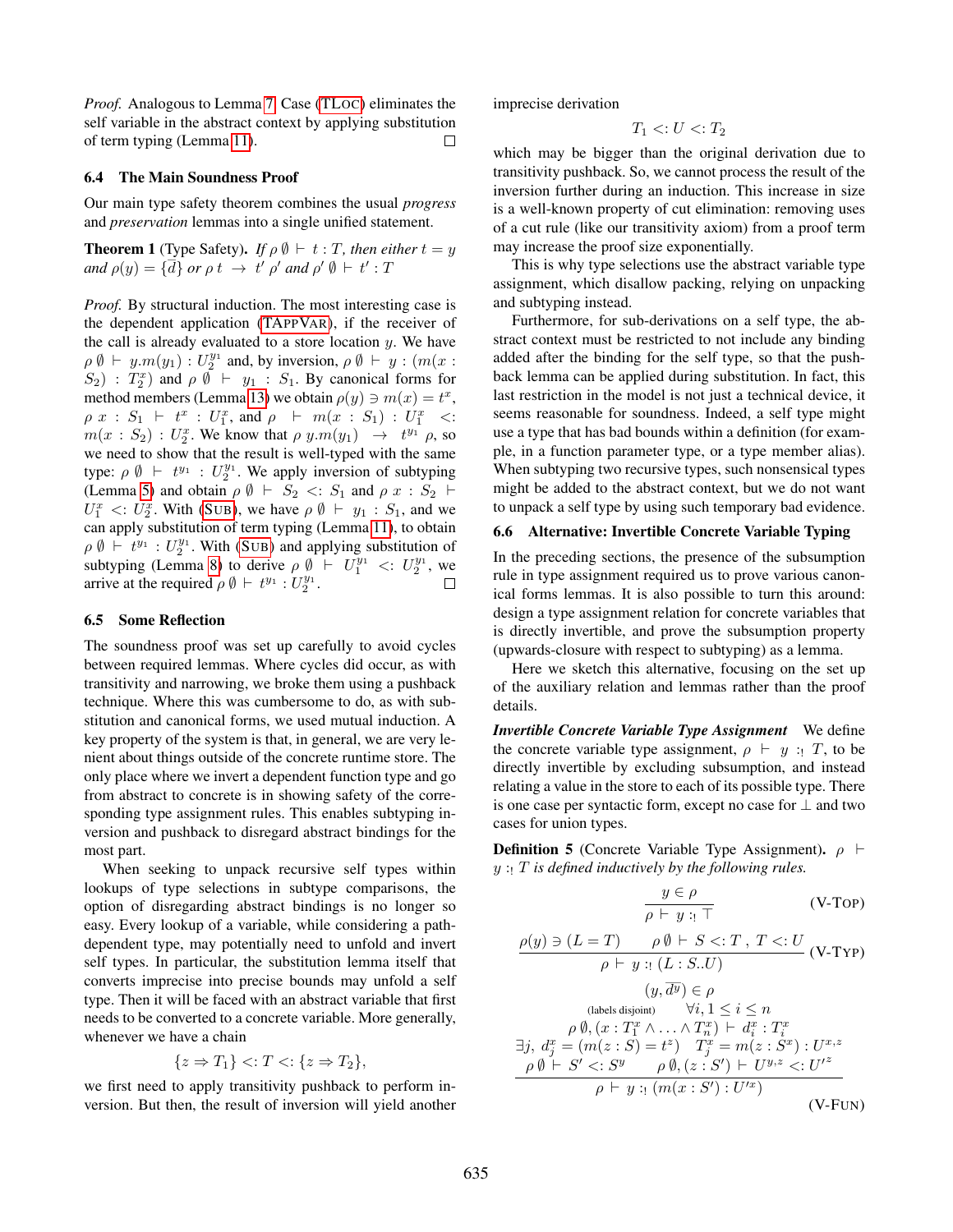$$
\frac{\rho(x) \ni (L = T) \qquad \rho \vdash y : T}{\rho \vdash y : x(L)}
$$
 (V-SEL)

$$
\frac{\rho \vdash y : T^y}{\rho \vdash y : \{z \Rightarrow T^z\}}
$$
 (V-BIND)

$$
\frac{\rho \vdash y : T_1, y : T_2}{\rho \vdash y : T_1 \land T_2}
$$
 (V-AND)

$$
\frac{\rho \vdash y : T_1}{\rho \vdash y : T_1 \lor T_2}
$$
 (V-OR1)

$$
\frac{\rho \vdash y : T_2}{\rho \vdash y : T_1 \lor T_2} \qquad \qquad \text{(V-OR2)}
$$

*Bootstrapping Substitution and Widening* We proceed in a way similar to Section [6.2](#page-9-0) to bootstrap a mutual induction, but this time with swapped assumptions: canonical forms properties are now immediate, but we need to assume a widening (i.e. subsumption) capability.

<span id="page-12-4"></span>**Definition 6** (V-BIND Metric). Let  $\rho \vdash_{\leq m} y : S$  denote *a derivation*  $\rho \vdash y :: S$  *with no more than m uses of* [\(V-](#page-12-2)B[IND](#page-12-2))*.*

<span id="page-12-5"></span>Definition 7 (Widening). *Let Widen*(m) *denote:*

$$
\frac{\rho \vdash_m y : T \qquad \rho \emptyset \vdash T <: U}{\rho \vdash_{\leq m} y : U}
$$

We prove three substitution lemmas, analogous to Lem-mas [8](#page-10-5)[,9,](#page-10-4) and [10,](#page-10-2) but predicated on Widen $(m)$ , and with respect to concrete variable typing ( $\rho \vdash y : T$ ) instead of term typing ( $\rho$   $\emptyset$   $\vdash$   $y : T$ ).

<span id="page-12-6"></span>Lemma 14 (Substitution for Subtyping).

$$
\rho \vdash_{\leq m} y :: S^y \quad \text{Widen}(m)
$$

$$
\rho z :: S^z, \Gamma^z \vdash T_1^z < T_2^z
$$

$$
\rho \Gamma^y \vdash T_1^y < T_2^y
$$

<span id="page-12-7"></span>Lemma 15 (Substitution for Abstract Variable Typing).

$$
\frac{\rho \vdash_{\leq m} y :_! S^y \quad \text{Widen}(m)}{\rho z :_! S^z, \Gamma^z \vdash z' :_! T^z}
$$
\n
$$
\frac{z' \neq z \quad \rho z :_! S^z, \Gamma^z \vdash z' :_! T^z}{\rho \Gamma^y \vdash z' :_! T^y}
$$

Lemma 16 (Substitution for Concrete Variable Typing).

<span id="page-12-3"></span>
$$
\frac{\text{Widen}(m) \qquad \rho \vdash_{\leq m} y :: S^y \qquad \rho z : S^z, \Gamma^z \vdash z :: T^z}{\rho \vdash_{\leq m} y :: T^y}
$$

Note that the abstract context in the premise of Lemma [16](#page-12-3) disappears entirely from the conclusion, which is about concrete type assignment. This gives another intuition why the model restricts the abstract context when typing recursive types for type selections. Indeed, the extra abstract bindings that come from subtyping recursive types within recursive types might cause more derivations to hold, via lattice collapsing, in the abstract than in the concrete.

<span id="page-12-8"></span>We can now prove that a general widening or subsumption rule is admissible.

Lemma 17 (Concrete Variable Widening). ∀m.*Widen*(m)*, i.e.:*

$$
\frac{\rho \vdash_m y :_! T \qquad \rho \emptyset \vdash T <: U}{\rho \vdash_{\leq m} y :_! \vdash U}
$$

<span id="page-12-2"></span>Finally, we can relate the normal typing relation and our concrete variable typing.

<span id="page-12-9"></span>Lemma 18 (Concrete Variable Typing Inversion). *Term typing of a concrete variable in an empty abstract context implies the same concrete variable type assignment.*

$$
\frac{\rho\ \emptyset\ \vdash\ y\ \colon T}{\rho\ \vdash\ y\ \colon T}
$$

### <span id="page-12-0"></span>7. Perspectives

#### 7.1 DOT is Sound, but is Scala Sound?

<span id="page-12-1"></span>It is not always clear how well results from a small formal model translate to a realistic language. In the case of DOT, the interleaved process of designing and proving sound a prescriptive core model of Scala's type system has provided valuable insights into the design space. Through debugging DOT models, we have uncovered several soundness issues in Scala. We have already discussed problems related to null values in Section [2.](#page-0-0) While it can be argued that null is a fundamentally unsound feature anyways, and therefore soundness issues involving null may be acceptable, we give two further examples here, which use only safe language features and thus constitute uncontroversial soundness violations.

In DOT, type members in new instances are restricted to aliases, so that "good bounds" are enforced syntactically rather than semantically. This restriction was added after it became clear that subtle situations could arise during object initialization with recursive types, where runtime contexts would be polluted by "bad" evidence that is temporary or justified only through circular reasoning. For a similar reason, there is no subsumption in member initialization, so type-checking at object creation [\(TN](#page-4-6)EW) can tie the recursive knot, without needing to check bounds.

Scala was designed and implemented before all these corner cases became apparent and allows more flexible bounds. Bounds are checked to be "good", but these checks are not sufficient. Here is an example where a concrete object with "bad bounds" slips through in Scala 2.11.8, causing a cast exception at runtime.

**trait** O { **type** A >: Any <: B; **type** B >: A <: Nothing }

**val** o = **new** O {}

**def** id(a: Any): Nothing = (a: o.B)

**val** n: Int = id("Boom!") // runtime cast exception

As another example, Scala allows lazy vals in paths of type selections, while trying to enforce realizability to prevent unsoundness due to "bad bounds" on non-terminating lazy paths that are never forced but appear in types. But from DOT, we know that realizability is not preserved by narrowing, and with a bit of work, we can exploit this insight and demonstrate the pitfalls of this approach.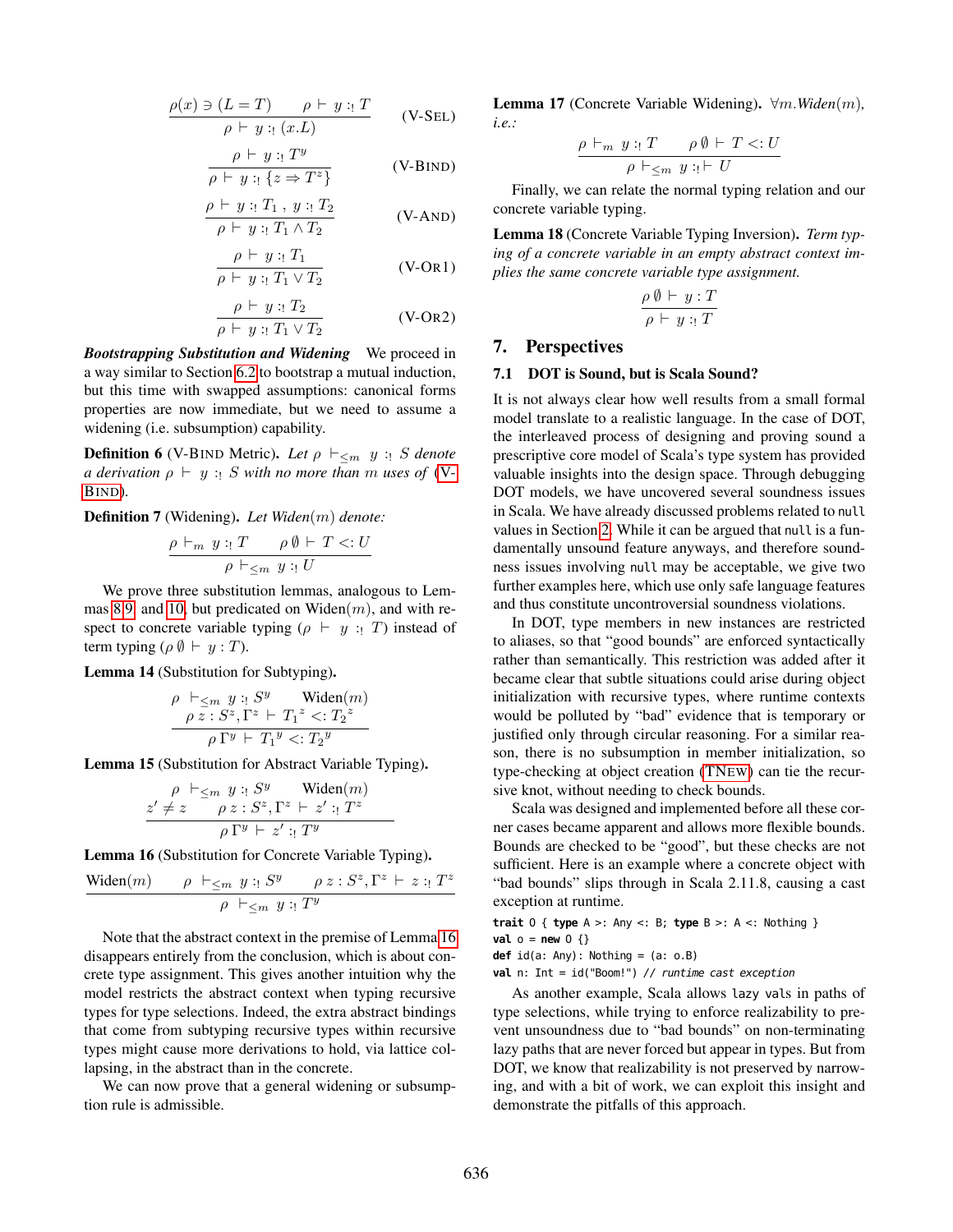```
trait A { type L <: Nothing }
trait B { type L >: Any}
trait U {
 type X <: B
 val p: X
 def id(x: Any): p.L = x // used in plausible context}
trait V extends U {
 type X = B with A // unrealizable
 lazy val p: X = p // non-terminating
}
val v = new \vee \{\}val n: Int = v.id("Boom!") // runtime cast exception
```
To conclude this section, we believe that formal work on core language models is important and, even though we do not and cannot consider a full language, this work still helps making full languages safer. In addition, formal work can also chart new territory and lead to more general and more regular full languages, by (cautiously) suggesting that a feature may be safer than previously thought and relaxing some constraints. For example, structural recursive types are more expressive in our DOT model than in Scala.

# <span id="page-13-1"></span>7.2 Scaling up: The Road Ahead

While we have seen in Section [2](#page-0-0) that DOT can encode a large class of realistic Scala programming patterns, a number of non-quintessential but practically relevant features have been (sometimes deliberately) left out of DOT's formal model. Below is an attempt to classify these features according to their ease of integration with DOT and potential implications for type soundness.

*Largely Orthogonal Features* (1) Traits, Classes, Inheritance and Mixins: DOT does not model any "implementation reuse" mechanisms such as inheritance and mixins (which Scala has) and prototype dispatch (which does not currently exist in Scala, but would be interesting to consider). Most likely, such extensions will be through encodings, showing type preservation of a translation, and not through extending the DOT meta-theory itself. Some challenges: type member inheritance vs "good bounds" at creation time, open construction of nominal hierarchies. (2) Mutable State: this will require standard extensions to the operational semantics, and it is important that type selections remain *stable*, i.e. exclude mutable variables. As is standard, the interaction of mutation and polymorphism requires care [\[39\]](#page-15-20), but previous work [\[36\]](#page-15-17) has shown that mutation can be added to DOT-like type systems without interfering with soundness. (3) Implicits: Scala has both implicit parameters and implicit conversions, which are automatically inserted by the compiler based on types and scopes. Implicit parameters are useful for modeling type classes. Implicits do not introduce new types as typing rules and are unlikely to interfere with soundness.

*Fitting Extensions* (1) Full Paths: extend type selections to include chains of immutable field selections x.a.b.C in addition to variables x.A. Some challenges: path equality and reduction in type selections, field initialization, circular reasoning with self occurrences. (2) Singleton Types: x.type in addition to x.A, denoting the type that is only inhabited by the value of x. An interesting question is whether singleton types are already encodable in DOT.

*Restricted Extensions* (1) Laziness: DOT relies on the assumption of call-by-value evaluation. To model Scala's lazy vals, some restrictions are necessary. As a first approximation one can forbid type selections on lazy vals, but relaxations in combination with traits and class types may be possible, though challenging in terms of balancing flexibility and safety. Another avenue is deliberately forcing evaluation of lazy vals that occur in types. (2) By-Name Arguments: must not occur in type selections.

*Debatable Extensions* Type Projections, Type Lambdas and Higher-Kinded Types: These features are most likely not faithfully encodable in DOT. Type projections T#A are similar to type selections x.A, but crucially lose the guarantee of variable x pointing to an existing object. Thus, it is presently unclear how to approach soundness of type projections. For type lambdas, what is missing is a way to calculate the type resulting from a type application. This could be encoded through type projections or through dependent types beyond just paths. Simplified models are readily doable (as outlined in the introduction of Section [2\)](#page-0-0), so it is not clear whether the unrestricted encoding is worth the extra complexity.

*Incompatible Extensions* As discussed in Section [2](#page-0-0) and elsewhere [\[6\]](#page-15-8), Scala's oblivious treatment of null pointers, which mainly exists for backwards compatibility with Java, seems to be fundamentally unsound. Future version of Scala can achieve soundness by (1) reflecting nullability in the type system, e.g. via union types, (2) preventing nullable expressions in type selections, similar to mutable variables or by-name arguments, and (3) tightening the rules for object member initialization so that null values cannot be observed during object creation.

# <span id="page-13-0"></span>8. Related Work

*Scala Foundations* Much work has been done on grounding Scala's type system in theory. Early efforts included  $\nu$ Obj [\[30\]](#page-15-21), Featherweight Scala [\[11\]](#page-15-22) and Scalina [\[26\]](#page-15-23), all of them more complex than what is studied here. None of them lead to a mechanized soundness result, and due to their inherent complexity, not much insight was gained why soundness was so hard to prove. DOT [\[4\]](#page-15-1) was proposed as a simpler and more foundational core calculus, focusing on pathdependent types but disregarding classes, mixin linearization and similar questions. The original DOT formulation [\[4\]](#page-15-1) had actual preservation issues because lookup was required to be precise. This prevented narrowing, as explained in Section [4.](#page-5-0) The originally proposed small step rewriting semantics with a store exposed the difficulty of relating paths at different stages of reductions.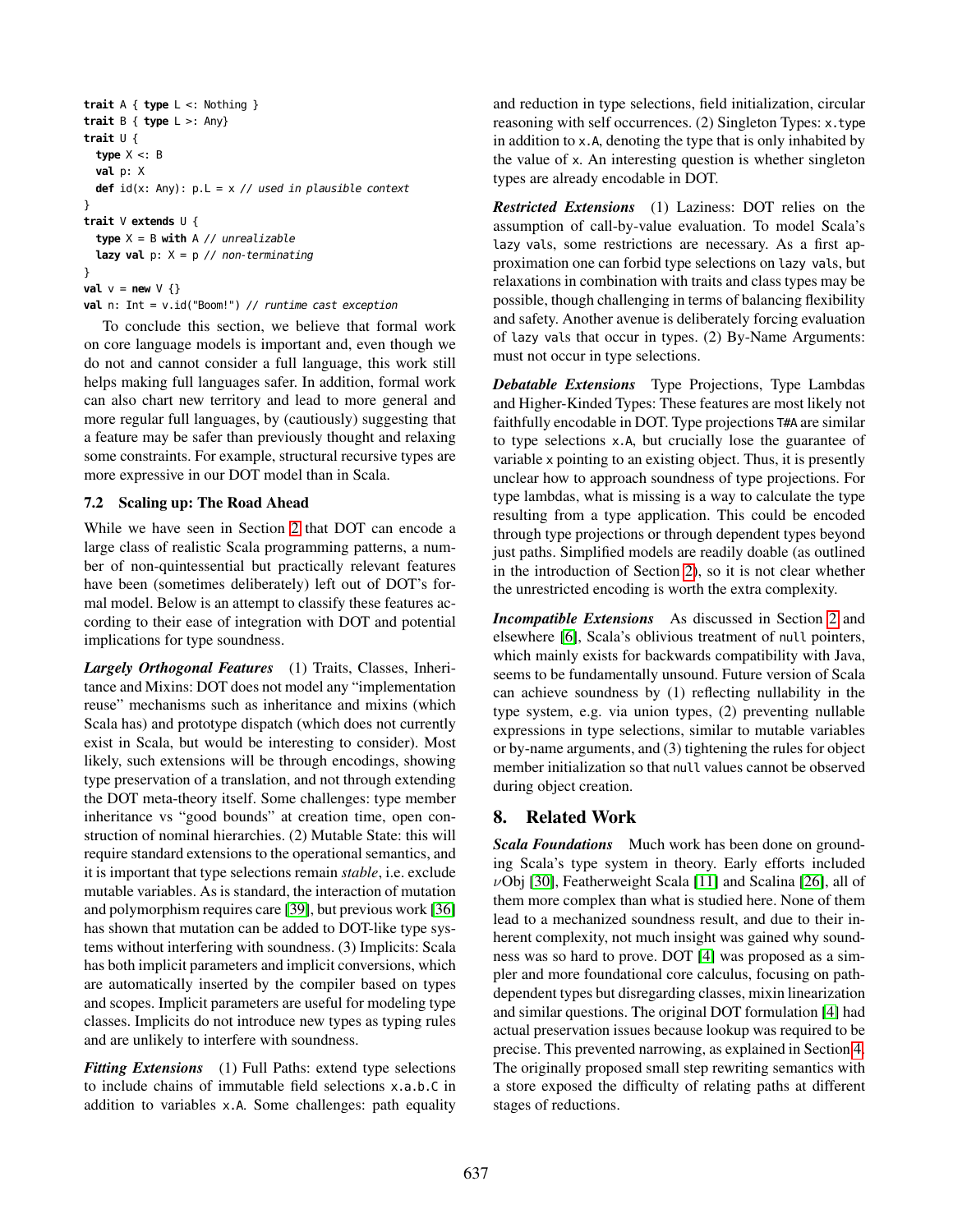The  $\mu$ DOT calculus [\[5\]](#page-15-2) is the first calculus in the line with a mechanized soundness result, (in Twelf, based on total big-step semantics), but the calculus is much simpler than what is studied in this paper. Most importantly,  $\mu$ DOT lacks bottom, intersections and type refinement. Amin et al. [\[5\]](#page-15-2) describe in great detail why adding these features causes trouble. Because of its simplicity,  $\mu$ DOT supports both narrowing and transitivity with precise lookup. The soundness proof for  $\mu$ DOT was also with respect to bigstep semantics. However, the semantics had no concept of distinct runtime type assignment and would thus not be able to encode  $F_{\leq 1}$  and much less full DOT.

After the first version of this paper was circulated as a tech report [\[36\]](#page-15-17), a soundness proof sketch for another DOT variant was proposed by Odersky [\[3\]](#page-15-24). While on the surface similar to the DOT version in this paper and in [\[36\]](#page-15-17), there are some important differences that render the calculus in [\[3\]](#page-15-24) much less expressive. First, the calculus is restricted to Administrative Normal Form (ANF) [\[18\]](#page-15-25), requiring all intermediate subexpressions to be let-bound with explicit names. While seemingly a minor issue, reported difficulties in proving encodings of simpler calculi such as  $F_{\leq}$  that are not in ANF may suggest that this restriction is not entirely trivial. Second, and more importantly, the calculus does not support subtyping between recursive types (rules (BINDX) and (BIND1)), only their introduction and elimination as part of type assignment. This skirts most of the thorny issues in the proofs (see Section [6.2\)](#page-9-0) and also limits the expressiveness of the calculus. For example, an identifier  $x$  bound to a refined type  $\{z \Rightarrow T \wedge U^z\}$  can be treated as having type T, but if it instead has type  $S \to \{z \Rightarrow T \wedge U^z\}$ , it can not be assigned type  $S \to T$ . Instead, one has to eta-expand the term into a function (i.e. an object with a single method), let-bind the result of the call, and insert the required coercion to T. Similar considerations apply to types in other non-toplevel positions such as bounds of type members, but there it is not even clear if an analogue of eta-expansion is available. With this requirement for explicit conversions, the calculus in [\[3\]](#page-15-24) does not, at least in our view, capture the essence of a type system based on subtyping. The results reported in the present paper predate those from [\[3\]](#page-15-24), and they have no such restrictions: we provide a soundness proof, mechanized in Coq, for a calculus that is not restricted to ANF, and that supports subtyping between recursive types.

*ML Module Systems* 1ML [\[37\]](#page-15-26) unifies the ML module and core languages through an elaboration to System  $F_{\omega}$ based on earlier such work [\[38\]](#page-15-27). Compared to DOT, the formalism treats recursive modules in a less general way and it only models fully abstract vs fully concrete types, not bounded abstract types. Although an implementation is provided, there is no mechanized proof. In good ML tradition, 1ML supports Hindler-Milner style type inference, with only small restrictions. Path-dependent types in ML modules go back at least to SML [\[25\]](#page-15-28), with foundational work on transparent bindings by Harper and Lillibridge [\[21\]](#page-15-29) and Leroy [\[24\]](#page-15-30). MixML [\[14\]](#page-15-31) drops the stratification requirement and enables modules as first-class values.

*Other Related Languages* Other languages and calculi that include features related to DOT's path dependent types include the family polymorphism of Ernst [\[15\]](#page-15-32), Virtual Classes [\[17,](#page-15-33) [16,](#page-15-34) [27,](#page-15-35) [19\]](#page-15-36), and ownership type systems like Tribe [\[10,](#page-15-37) [8\]](#page-15-38). Nominality by ascription is also achieved in Grace [\[23\]](#page-15-39).

# <span id="page-14-0"></span>9. Conclusions

The key aim behind DOT is to build a solid foundation for Scala and similar languages from first principles. DOT has also been described as the essence of Scala: what remains after you "boil Scala on a slow flame and wait until all incidental features evaporate" [\[29\]](#page-15-40).

We have presented the first soundness result for a variant of DOT that includes recursive type refinement and a subtyping lattice with full intersection types, demonstrating how the difficulties that prevented such a result previously can be overcome with a semantic model that exposes a distinction between static terms and runtime values.

We also think that it is important to convey not just that a calculus is sound in isolation, but also what assumptions the soundness proof relies on in order to evaluate the broader applicability of the work. In particular, our proof relies crucially on runtime values having only type members with good bounds, which the syntax enforces. Because of recursive types, such a property would be difficult to enforce semantically. It also relies on call-by-value semantics, in that it expects all variables that can partake in types to point to runtime values when a method body is evaluated.

Finally, in our own experience with DOT, the process of designing the calculus and proving it sound have been intertwined. As we understood the landscape better, we have been able to make the model more uniform yet powerful.

### Acknowledgements

The initial design of DOT is due to Martin Odersky. Geoffrey Washburn, Adriaan Moors, Donna Malayeri, Samuel Grütter and Sandro Stucki have contributed to its development. For insightful discussions we thank Amal Ahmed, Jonathan Aldrich, Derek Dreyer, Sebastian Erdweg, Erik Ernst, Matthias Felleisen, Ronald Garcia, Paolo Giarrusso, Scott Kilpatrick, Grzegorz Kossakowski, Alexander Kuklev, Viktor Kuncak, Ondřej Lhoták, Alex Potanin, Jon Pretty, Didier Rémy, Lukas Rytz, Miles Sabin, Ilya Sergey, Jeremy Siek, Josh Suereth, Ross Tate, Eelco Visser, Philip Wadler and Jason Zaugg. Finally, we thank the anonymous reviewers for their thoughtful comments.

This research received funding from the European Research Council (ERC) under grant 587327 DOPPLER, from NSF under CAREER award 1553471, and from Purdue University through a faculty startup package.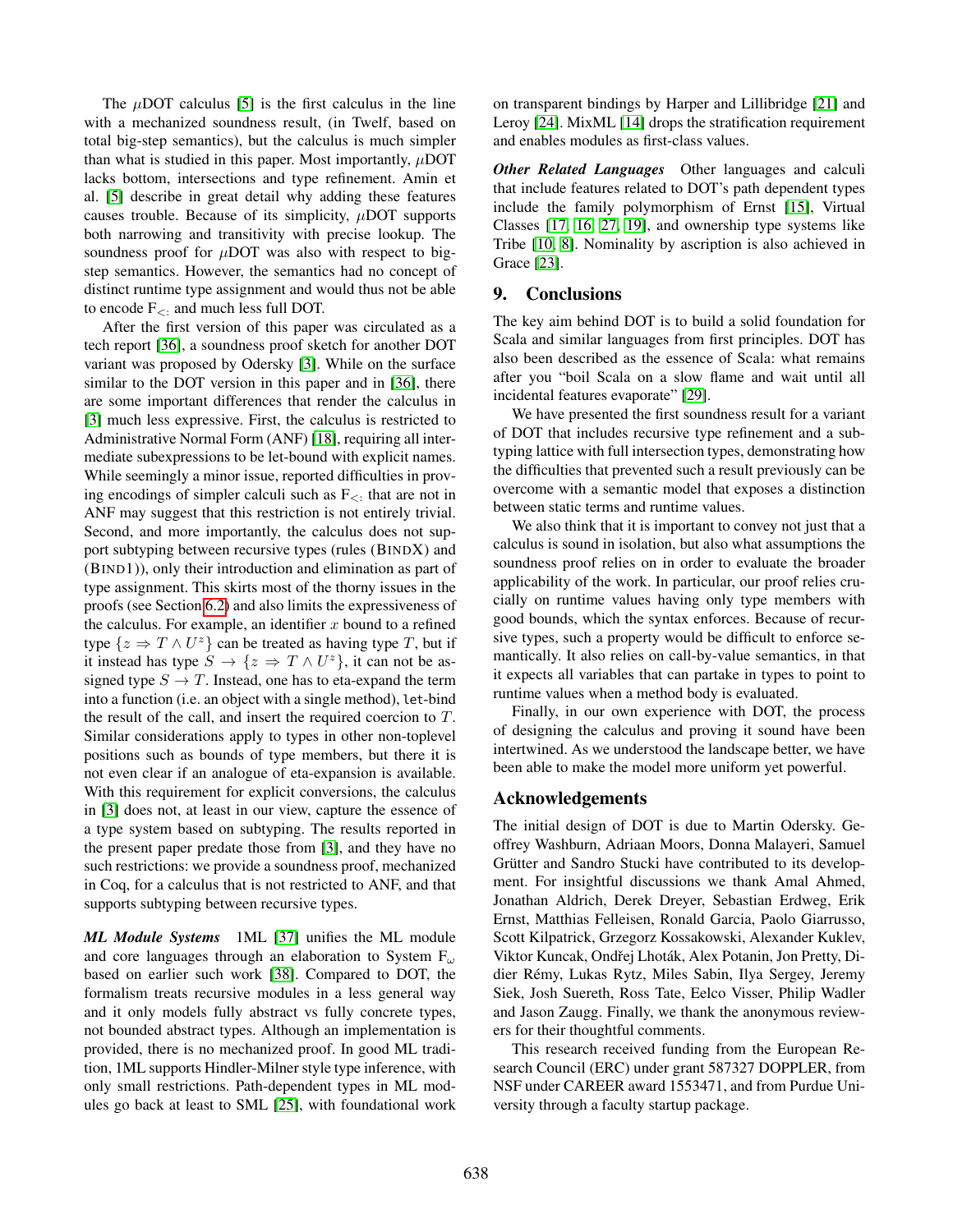# References

- <span id="page-15-16"></span>[1] M. S. Ager, D. Biernacki, O. Danvy, and J. Midtgaard. A functional correspondence between evaluators and abstract machines. In *PPDP*, 2003.
- <span id="page-15-13"></span>[2] N. Amin. *Dependent Object Types*. PhD thesis, EPFL, 2016.
- <span id="page-15-24"></span>[3] N. Amin, S. Grütter, M. Odersky, T. Rompf, and S. Stucki. The essence of dependent object types. In *WadlerFest*, A List of Successes That Can Change the World: Essays Dedicated to Philip Wadler on the Occasion of His 60th Birthday, 2016.
- <span id="page-15-1"></span>[4] N. Amin, A. Moors, and M. Odersky. Dependent object types. In *FOOL*, 2012.
- <span id="page-15-2"></span>[5] N. Amin, T. Rompf, and M. Odersky. Foundations of pathdependent types. In *OOPSLA*, 2014.
- <span id="page-15-8"></span>[6] N. Amin and R. Tate. Java and Scala's type systems are unsound: the existential crisis of null pointers. In *OOPSLA*, 2016.
- <span id="page-15-19"></span>[7] B. E. Aydemir, A. Bohannon, M. Fairbairn, J. N. Foster, B. C. Pierce, P. Sewell, D. Vytiniotis, G. Washburn, S. Weirich, and S. Zdancewic. Mechanized metatheory for the masses: The PoplMark Challenge. In *TPHOLs*, 2005.
- <span id="page-15-38"></span>[8] N. R. Cameron, J. Noble, and T. Wrigstad. Tribal ownership. In *OOPSLA*, 2010.
- <span id="page-15-6"></span>[9] L. Cardelli, S. Martini, J. C. Mitchell, and A. Scedrov. An extension of system F with subtyping. *Inf. Comput.*, 109(1/2):4– 56, 1994.
- <span id="page-15-37"></span>[10] D. Clarke, S. Drossopoulou, J. Noble, and T. Wrigstad. Tribe: a simple virtual class calculus. In *AOSD*, 2007.
- <span id="page-15-22"></span>[11] V. Cremet, F. Garillot, S. Lenglet, and M. Odersky. A core calculus for Scala type checking. In *MFCS*, 2006.
- <span id="page-15-14"></span>[12] O. Danvy and J. Johannsen. Inter-deriving semantic artifacts for object-oriented programming. *J. Comput. Syst. Sci.*, 76(5):302–323, 2010.
- <span id="page-15-15"></span>[13] O. Danvy, K. Millikin, J. Munk, and I. Zerny. On interderiving small-step and big-step semantics: A case study for storeless call-by-need evaluation. *Theor. Comput. Sci.*, 435:21–42, 2012.
- <span id="page-15-31"></span>[14] D. Dreyer and A. Rossberg. Mixin' up the ML module system. In *ICFP*, 2008.
- <span id="page-15-32"></span>[15] E. Ernst. Family polymorphism. In *ECOOP*, 2001.
- <span id="page-15-34"></span>[16] E. Ernst. Higher-order hierarchies. In *ECOOP*, 2003.
- <span id="page-15-33"></span>[17] E. Ernst, K. Ostermann, and W. R. Cook. A virtual class calculus. In *POPL*, 2006.
- <span id="page-15-25"></span>[18] C. Flanagan, A. Sabry, B. F. Duba, and M. Felleisen. The essence of compiling with continuations. In *PLDI*, 1993.
- <span id="page-15-36"></span>[19] V. Gasiunas, M. Mezini, and K. Ostermann. Dependent classes. In *OOPSLA*, 2007.
- <span id="page-15-4"></span>[20] J.-Y. Girard. Interprétation fonctionelle et élimination des coupures de l'arithmétique d'ordre supérieur. 1972.
- <span id="page-15-29"></span>[21] R. Harper and M. Lillibridge. A type-theoretic approach to higher-order modules with sharing. In *POPL*, 1994.
- <span id="page-15-10"></span>[22] A. Igarashi, B. C. Pierce, and P. Wadler. Featherweight java: a

minimal core calculus for java and gj. *ACM Trans. Program. Lang. Syst.*, 23(3), 2001.

- <span id="page-15-39"></span>[23] T. Jones, M. Homer, and J. Noble. Brand objects for nominal typing. In *ECOOP*, 2015.
- <span id="page-15-30"></span>[24] X. Leroy. Manifest types, modules and separate compilation. In *POPL*, 1994.
- <span id="page-15-28"></span>[25] D. Macqueen. Using dependent types to express modular structure. In *POPL*, 1986.
- <span id="page-15-23"></span>[26] A. Moors, F. Piessens, and M. Odersky. Safe type-level abstraction in Scala. In *FOOL*, 2008.
- <span id="page-15-35"></span>[27] N. Nystrom, S. Chong, and A. C. Myers. Scalable extensibility via nested inheritance. In *OOPSLA*, 2004.
- <span id="page-15-3"></span>[28] M. Odersky. The trouble with types. Presentation at Strange Loop, 2013.
- <span id="page-15-40"></span>[29] M. Odersky. The essence of Scala. [http://www.scala-lang.](http://www.scala-lang.org/blog/2016/02/03/essence-of-scala.html) [org/blog/2016/02/03/essence-of-scala.html](http://www.scala-lang.org/blog/2016/02/03/essence-of-scala.html), February 2016.
- <span id="page-15-21"></span>[30] M. Odersky, V. Cremet, C. Röckl, and M. Zenger. A nominal theory of objects with dependent types. In *ECOOP*, 2003.
- <span id="page-15-12"></span>[31] M. Odersky and K. Läufer. Putting type annotations to work. In *POPL*, 1996.
- <span id="page-15-0"></span>[32] M. Odersky and T. Rompf. Unifying functional and objectoriented programming with Scala. *Commun. ACM*, 57(4):76– 86, 2014.
- <span id="page-15-9"></span>[33] B. C. Pierce. *Types and programming languages*. MIT Press, 2002.
- <span id="page-15-11"></span>[34] B. C. Pierce and D. N. Turner. Local type inference. *ACM Trans. Program. Lang. Syst.*, 22(1):1–44, 2000.
- <span id="page-15-5"></span>[35] J. C. Reynolds. Towards a theory of type structure. In *Symposium on Programming*, volume 19 of *Lecture Notes in Computer Science*, pages 408–423. Springer, 1974.
- <span id="page-15-17"></span>[36] T. Rompf and N. Amin. From F to DOT: Type soundness proofs with definitional interpreters. Technical report, Purdue University, July 2015. <http://arxiv.org/abs/1510.05216>.
- <span id="page-15-26"></span>[37] A. Rossberg. 1ML - core and modules united (f-ing first-class modules). In *ICFP*, 2015.
- <span id="page-15-27"></span>[38] A. Rossberg, C. V. Russo, and D. Dreyer. F-ing modules. *J. Funct. Program.*, 24(5):529–607, 2014.
- <span id="page-15-20"></span>[39] A. J. Summers. Modelling java requires state. In *Proceedings of the 11th International Workshop on Formal Techniques for Java-like Programs*, page 10. ACM, 2009.
- <span id="page-15-7"></span>[40] G. A. Washburn. SI-1557: Another type soundness hole. <https://issues.scala-lang.org/browse/SI-1557>, 2008.
- <span id="page-15-18"></span>[41] A. K. Wright and M. Felleisen. A syntactic approach to type soundness. *Inf. Comput.*, 115(1):38–94, 1994.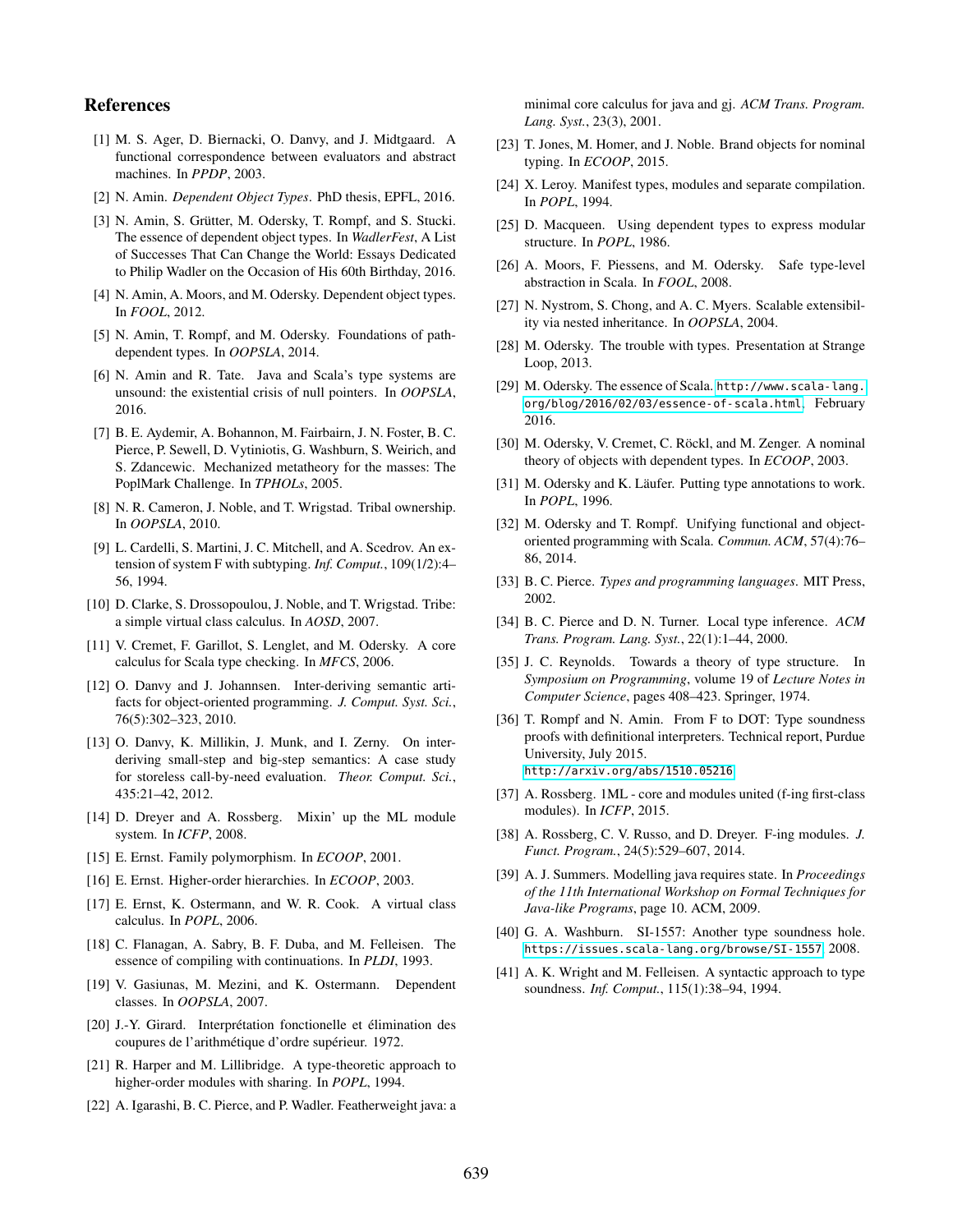# A. Mechanization in Coq

We outline the correspondence between the formalism on paper and its implementation in Coq (<oopsla16.namin.net>).

### A.1 Model (dot.v)

### A.1.1 Syntax (Figure [1\)](#page-4-0)

| ty  |                | $S,T,U ::=$      |                         | Type |                       |
|-----|----------------|------------------|-------------------------|------|-----------------------|
|     | TTop           |                  |                         |      | top type              |
|     | TBot           |                  |                         |      | bottom type           |
|     | TTyp $LS U$    |                  | L: S.U                  |      | type member           |
|     | TFun $m S U$   |                  | $m(x : S) : U^x$        |      | method member         |
|     | TSel $XL$      | x.L              |                         |      | type selection        |
|     | TBind $T$      |                  | $\{z \Rightarrow T^z\}$ |      | recursive self type   |
|     | TAnd $TT$      | $T \wedge T$     |                         |      | intersection type     |
|     | T0r $TT$       | $T \vee T$       |                         |      | union type            |
| tm  |                | $t, u ::=$       |                         | Term |                       |
|     | tvar $b x$     | $\boldsymbol{x}$ |                         |      | variable reference    |
|     | tobj $d$       |                  | $\{z \Rightarrow d\}$   |      | new instance          |
|     | tapp $t m t$   | t.m(t)           |                         |      | method invocation     |
| dm  |                | $d ::=$          |                         |      | Initialization        |
|     | dty $T$        | $L=T$            |                         |      | type initialization   |
|     | dfun $[S]/T/t$ |                  | $m(x) = t$              |      | method initialization |
| dms |                | d                |                         |      |                       |

To demonstrate that both Church and Curry syle are possible, the parameter and return types S and T of a method initialization dfun *[S] [T] t* are optional.

For representing variable names in relation to an environment (context or store), we use a reverse de Bruijn convention, so that the name is invariant under environment extension. An environment is a list of right-hand sides. The older the binding, the more to the right, the smaller its number name. The name is uniquely determined by the position in the list as the length of the tail. For terms, a concrete variable y corresponds to tvar true *y*, and an abstract variable z corresponds to tvar false *z*. Similarly, in types, a concrete variable y corresponds to TVar true *y*, and an abstract variable z corresponds to TVar false *z*. Like in the paper, the y identifiers map to the store  $\rho$  and the z identifiers to the context Γ.

In addition, for types, we use a locally-nameless de Bruijn convention for variables under dependent types so that it's easy to substitute binders without variable capture. A variable x bound in  $T^x$  by a recursive type  $\{x \Rightarrow T^x\}$  or a method member  $m(x : S) : T^x$  is represented by TVarB *i* where *i* is the de Bruijn level, i.e. the number of other binders in scope in between a bound variable occurrence and its binder.

The labels L and m are not part of the Coq syntax for member initialization (dty and dfun), so that label disjointness is by design. Labels are auto-assigns from 0 at the right to  $n-1$  at the left, for a sequence of length n. (Viewed as a list of right-hand sides, this is the same naming convention as for environments above.)

# A.1.2 Small-Step Operational Semantics (Figure [2\)](#page-8-1)

step  $\rho \ t \ \rho' \ t' \qquad \quad \rho \ t \ \rightarrow \ t' \ \rho$ **Reduction** 

The step relation makes explicit the two congruence cases (ST\_App1, ST\_App2) of the reduction semantics.

# A.1.3 Type System (Figures [1](#page-4-0) & [2\)](#page-8-1)

| stp $\Gamma$ $\rho$ $S$ $U$ $n$          | $\rho \Gamma \vdash S \lt: U$ | Subtyping                                |
|------------------------------------------|-------------------------------|------------------------------------------|
| has_type $\Gamma \rho t T n$             | $\rho \Gamma \vdash t : T$    | <b>Typing</b>                            |
| dms_has_type $\Gamma$ $\rho$ $d$ $T$ $n$ | $\rho \Gamma \vdash d : T$    | Member Initialization                    |
| htp $\Gamma \rho x T n$                  | $\rho \Gamma \vdash x :: T$   | Abstract Variable Typing (for Subtyping) |

The argument *n* at the end of each judgement denotes the *size* of derivation.